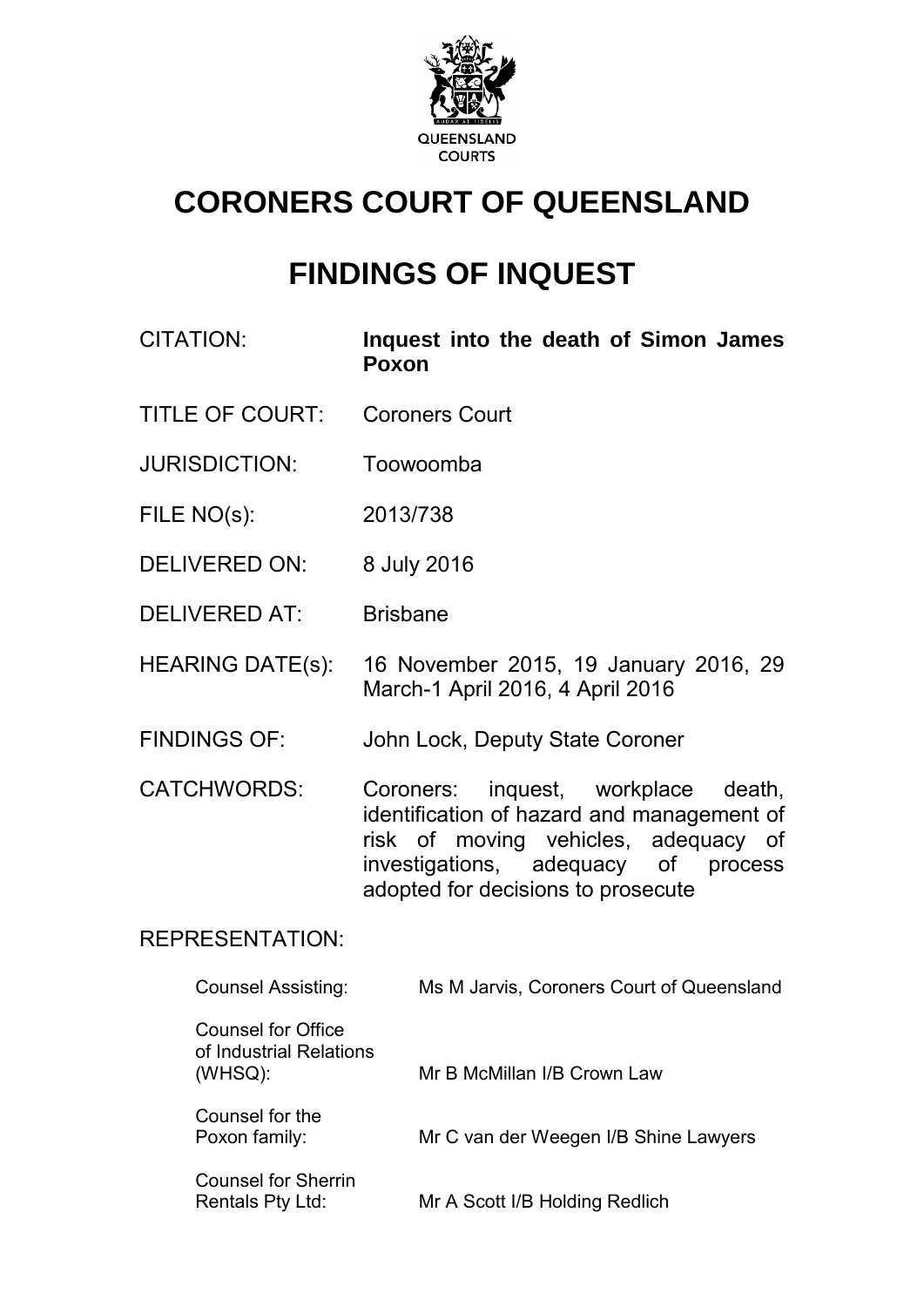# Table of Contents

| The response of the Queensland Ambulance Service, the Queensland Police       |      |
|-------------------------------------------------------------------------------|------|
| Service and the Office of Fair and Safe Work Queensland to the death,         |      |
|                                                                               |      |
|                                                                               |      |
|                                                                               |      |
|                                                                               |      |
|                                                                               |      |
| The Queensland Ombudsman Workplace Death Investigations report 19             |      |
|                                                                               | . 20 |
| Identification and management of the risk of persons being struck by vehicles |      |
|                                                                               |      |
|                                                                               |      |
|                                                                               |      |
|                                                                               |      |
|                                                                               |      |
|                                                                               |      |
|                                                                               |      |
|                                                                               |      |
|                                                                               |      |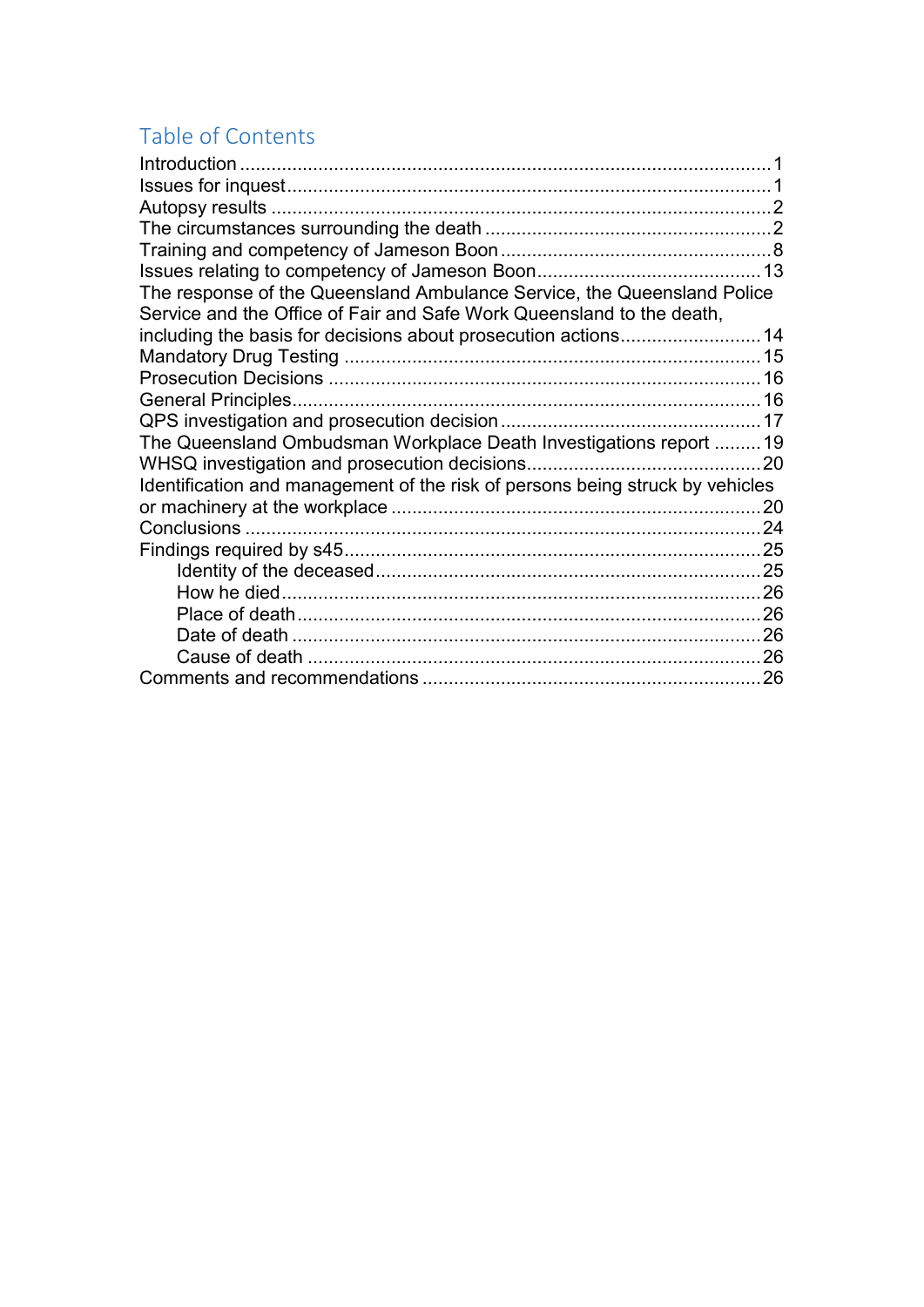## <span id="page-2-0"></span>**Introduction**

- 1. Simon James Poxon was aged 47. Simon had been employed with Sherrin Rentals Pty Ltd for a period of two days. Sherrin Rentals Pty Ltd was a company, which hired construction equipment including travel towers, height access equipment, scaffolding and earthmoving equipment.
- 2. On 26 February 2013 Simon and a co-worker were at Sherrin Rentals' Toowoomba depot. They were standing in between a knuckle boom and a bucket truck when the bucket truck suddenly reversed. The co-worker managed to get out of the way in time, however Simon became trapped between the two vehicles and suffered significant injuries to his lower torso. These injuries were nonsurvivable.
- 3. The incident was reported to the Queensland Police Service (QPS) and Workplace Health and Safety Queensland (WHSQ), with both agencies attending the scene on the day of the incident and thereafter conducting investigations to identify whether anyone may be responsible for an offence under the Criminal Code/Traffic legislation or Workplace Health and Safety legislation.
- 4. Following those investigations, the QPS investigator formed the opinion that there was insufficient evidence to successfully prosecute the driver of the vehicle for driving offences under the *Criminal Code* or the *Transport Operations (Road Use Management) Act 1995*. No charges were considered against the company.
- 5. WHSQ commenced a prosecution action under its legislation against the driver of the vehicle, Mr Jameson Boon, but not the company, Sherrin Rentals. Mr Jameson Boon subsequently pleaded guilty to the charge and was sentenced.
- 6. The family expressed a number of concerns as to the circumstances of the tragic incident, the quality of the investigations and the prosecution decisions that had been made. A decision was made to hold an inquest.

## <span id="page-2-1"></span>**Issues for inquest**

- 7. At pre-inquest conferences held on 16 November 2015 and 19 January 2016. It was made clear at the outset that this court would not be reviewing issues of penalties imposed at sentence by the Industrial Magistrate or whether an appeal should have been lodged.
- 8. The following issues for the inquest were determined:
- The findings required by s. 45 (2) of the *Coroners Act 2003*; namely the identity of the deceased, when, where and how he died and what caused his death;
- The circumstances surrounding the death, including identification and management of the risk of persons being struck by vehicles or machinery at the workplace; and
- Whether any recommendations can be made to prevent deaths from occurring in similar circumstances.
- The response of the Queensland Ambulance Service, the Queensland Police Service and the Office of Fair and Safe Work Queensland to the death, including the basis for decisions about prosecution actions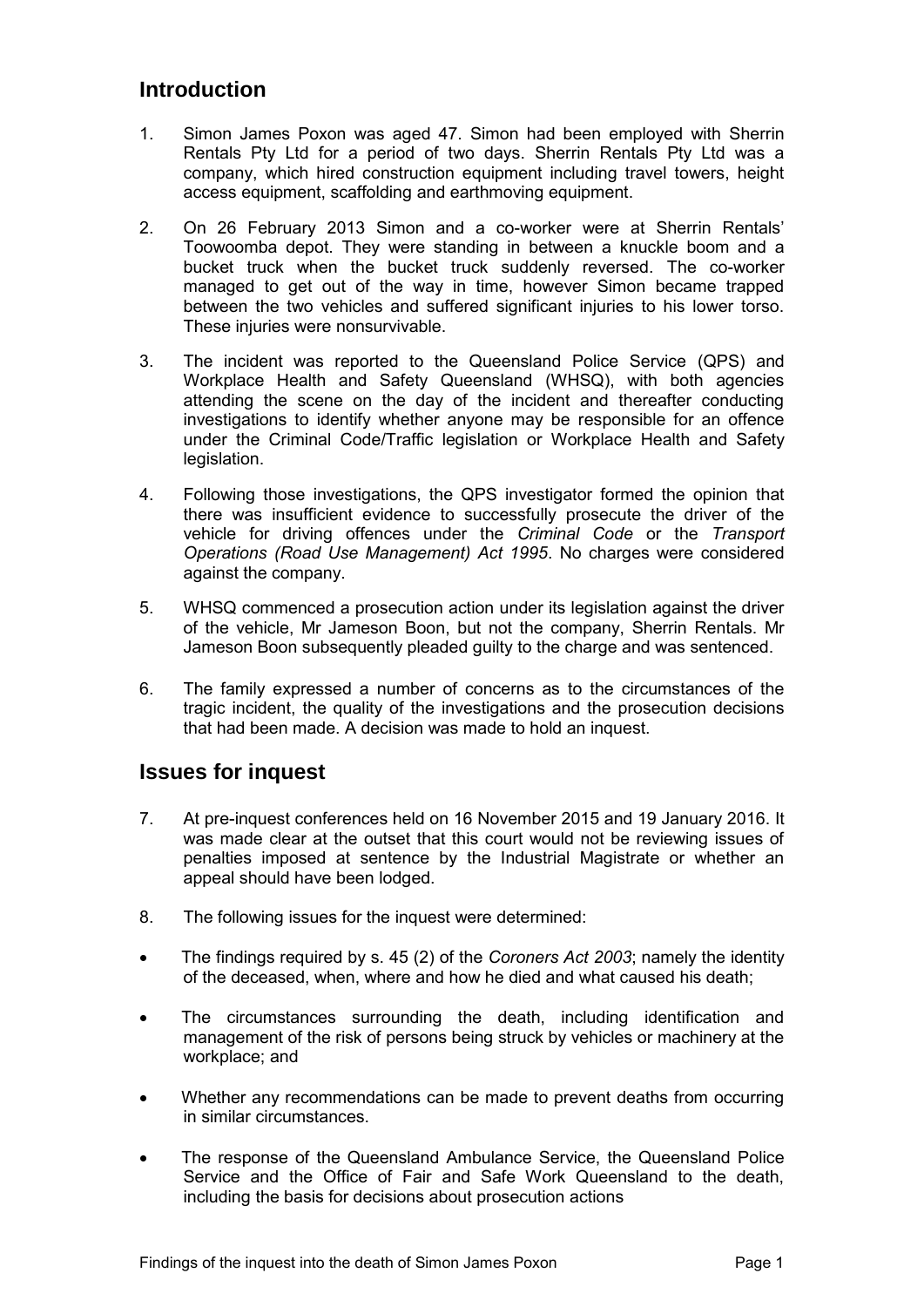- 9. The following witnesses were called to provide evidence at the inquest:
	- Matthew Hunter, Flight Critical Care Paramedic, QAS (QAS first response officer)
	- Senior Constable Natalie BROWN, Toowoomba Police Station (QPS first response officer)
	- Senior Constable Alvyn SERVIN, Toowoomba Forensic Crash Unit (QPS Investigating Officer)
	- Scott MUNRO, Inspector (Investigations), WHSQ (WHSQ Investigating Officer)
	- Bruce Matthews, Principal Inspector (Investigations), WHSQ (WHSQ Investigating Officer from September 2013)
	- Neil Alfred STEGER (Float Driver, Sherrin Rentals,)
	- Marvin GEIST (Field Service Mechanic, Sherrin Rentals)
	- Jarod BOON (Field Service Maintenance Supervisor, Sherrin Rentals)
	- Jeffrey CAMPBELL (Auto Electrician, Sherrin Rentals)
	- Matt William WOODS (Diesel Fitter, Sherrin Rentals)
	- Mark SYMONDS (Mechanic, Sherrin Rentals;)
	- Jameson Nathan BOON (Labourer/Yard Hand, Sherrin Rentals; driver of the tower truck)
	- Kevin BARRY (Operations Manager, Sherrin Rentals)
	- Grant SHERRIN (General Manager, Sherrin Rentals)
	- Tahnee WINNING (Administration and Property Manager)
	- Quinnton NEWITT (workshop mechanic)
	- Lenard COTT (worker with Sherrin Rentals)

# <span id="page-3-0"></span>**Autopsy results**

10. An autopsy examination found the cause of death was due to hypovolaemic shock due to exsanguination and from traumatic rupture of the femoral artery and vein on both the left and right side. This was due to a massive groin injury involving fracture of the pubic rami, severing of prosthetic urethra, lower rectum and degloving injuries to genitals caused by a crushing injury between two items of machinery.

# <span id="page-3-1"></span>**The circumstances surrounding the death**

- 11. Simon Poxon was a carpenter and qualified builder for over 21 years. He had established his own successful house removing, restumping and levelling business in Toowoomba. Financial impacts on his business following a long wet season meant that Simon had to look for other means of income. This is what led him to being in the employ of Sherrin Rentals Pty Ltd as a tilt tray driver.
- 12. On 26 February 2013 Simon was at Sherrin Rentals depot and workplace at 17 Hillman Street, Torrington, Toowoomba. Earlier that morning Simon and a coworker Neil Steger had driven to Esk to retrieve a "knuckle boom" (a mobile elevating work platform) and return it to Sherrin Rentals' Toowoomba depot.
- 13. The weather was overcast and there had been intermittent rain. The incident occurred onsite at the depot, in an area described as the red tagging/refuelling area. Because of the rain, there was more activity than usual at the depot as many workers who were usually operating in the field, were present at the depot performing maintenance.
- 14. A Hino bucket truck (the truck had a cherry picker tower fitted and is also referred to as a travel tower or tower truck) had been parked near the red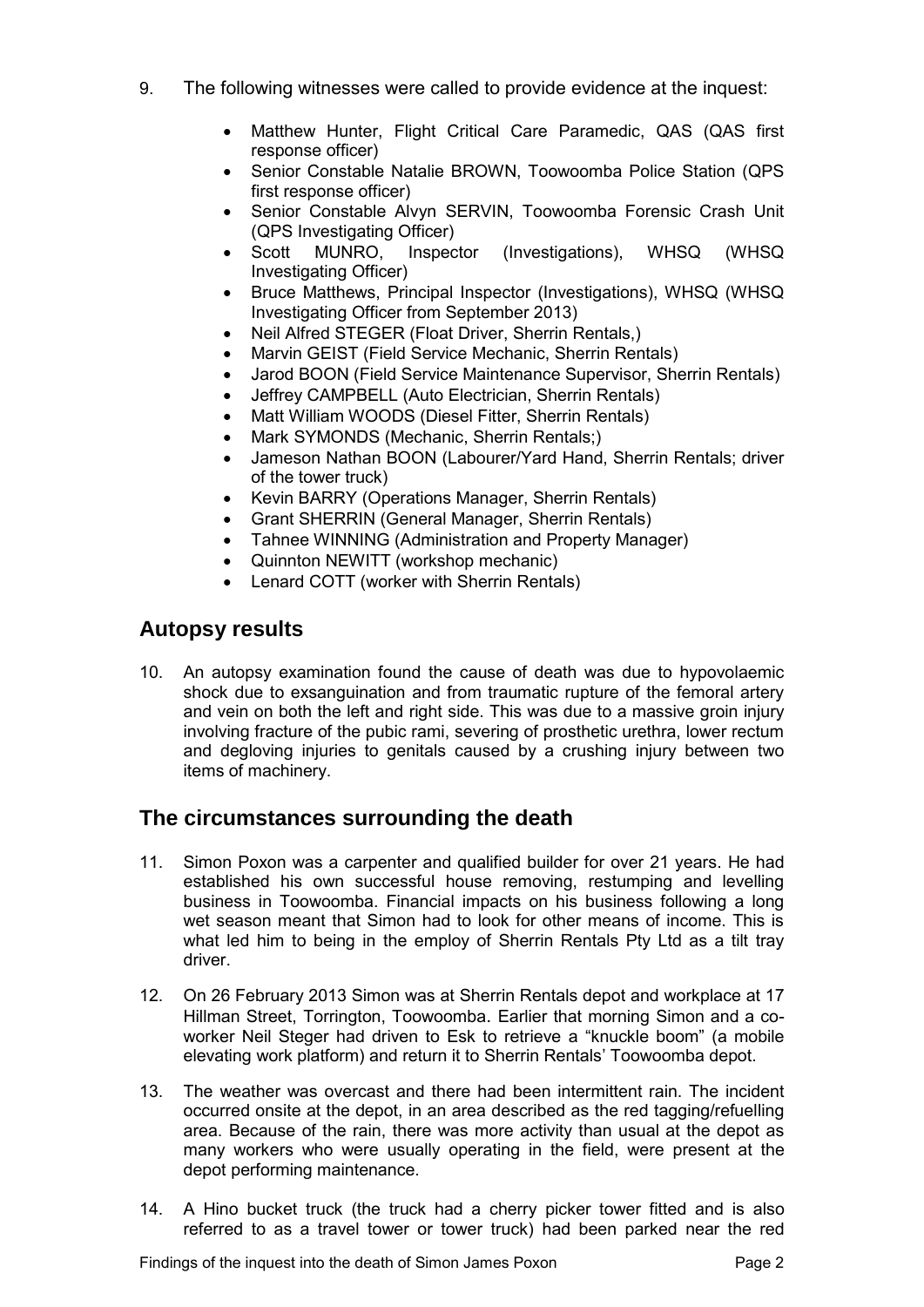tagging/refuelling area earlier. It was moved from the wash bay pit area adjacent to the wash bay shed to make room for another vehicle in the workshop. The company's auto electrician, Geoffrey Campbell still had work to do on the passenger side of the bucket truck's dashboard and requested Mark Symonds to move it there so that he could later work on it out of the rain, but to ensure the fuel bowser was still accessible. Mr Campbell did not feel comfortable moving the bucket truck himself, as it required reversing, and asked Mr Symonds to do so because he had a truck licence.

- 15. According to Marvin Geist he was working on a dump truck and had to reverse it into the workshop, but was blocked by the position of the bucket truck and another dump truck. Mr Geist sought permission from the supervisor Jarod Boon to move these trucks. Mr Geist was at the time also discussing a pole borer with Jarod Boon, so Mr Geist asked if Jameson Boon could move the two trucks. Jarod Boon is Jameson Boon's uncle. Jameson Boon was a young man aged 19 and had been employed as a yardsman for about 11 months.
- 16. Once permission was given, Mr Geist says he told Jameson Boon to move the bucket truck "directly forward to the fence, to a space in the fence". Mr Geist told WHSQ he made sure Jameson Boon understood what he was to do and Jameson Boon said it was all good and Mr Geist left it at that.
- 17. This direction by Mr Geist was considered by WHSQ investigators as significant, on the basis it was a specific direction given by Jameson Boon's employer through Mr Geist, being a more senior employee, to Jameson Boon who was considered a junior employee. WHSQ's contention is that for reason or reasons uncertain, Jameson Boon, instead of driving forward as directed, reversed the bucket truck, which then impacted with the knuckle boom and Simon Poxon.
- 18. Geoffrey Campbell told WHSQ that he could not see how any logical reasoning person would need to reverse, given the vehicle needed to be driven forward to remove it from the area. Geoffrey Campbell recalls this particular bucket truck as he had been working on the shutdown circuit, which related to the operation of the bucket. He had been asked by Jameson Boon if the truck could be moved safely. Mr Campbell had no concerns with it being driven safely. In his evidence at inquest Mr Campbell stated he did not instruct Jameson Boon to move the bucket truck under cover as there was really no room under cover.
- 19. Jameson Boon told the inquest that he was told to put the dump truck in the wash bay and the bucket truck under cover for the electrician to do more work. Moving the bucket truck under cover would have involved a more complicated manoeuvre including reversing at some point. Although Jameson Boon conceded he had been warned by his employer to use a spotter when reversing plant he did not do so on this occasion. I will deal with Mr Boon's evidence in more detail shortly.
- 20. Simon and his co-worker Neil Steger were standing in between the knuckle boom and the bucket truck going through the refuelling process. Neil Steger recalls hearing the truck start up but does not recall any person getting into the cabin. He does not recall hearing the reversing beeper. He noticed the truck reversing out of the corner of his eye and jumped out of the way. He yelled out for the driver to stop. Simon was pinned between the knuckle boom and bucket truck.
- 21. Mark Symonds recalls hearing the sound of the reversing beeper and as a result recalls looking towards the bucket truck and seeing it move backwards. He recalls that Simon was looking at Neil Steger, who in turn was looking back to the truck. Neil Steger was seen to put his arms up and yelled out to stop and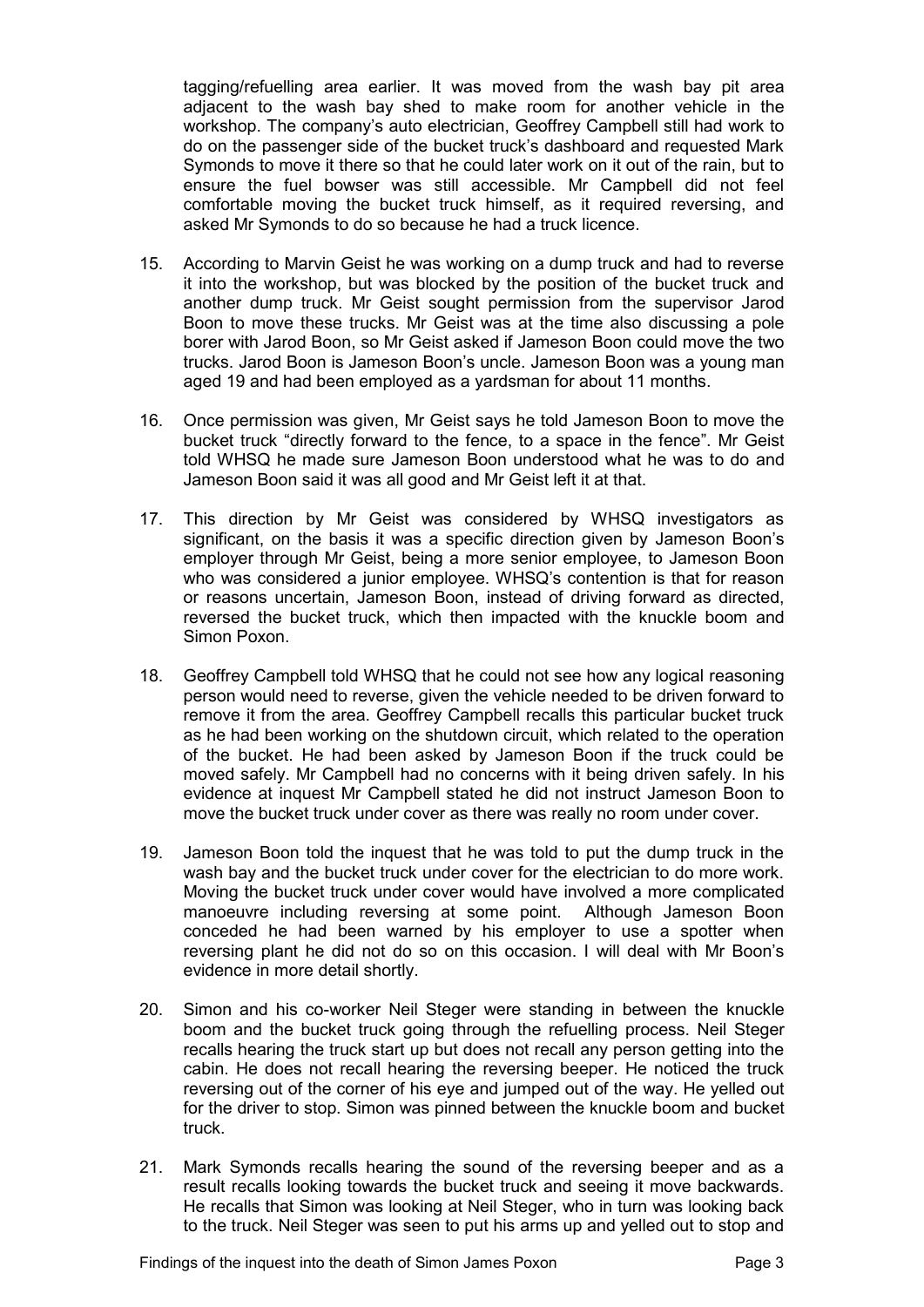as the truck got closer, Neil jumped out of the way but Simon was not quick enough. Mr Symonds considered the truck moved backwards quickly.

- 22. Matt Woods was talking to Mark Symonds. He heard someone yelling out from inside the workshop and they both spun around to look towards the wash bay. He saw the bucket truck was reversing and could see Neil Steger and Simon standing near the back of the knuckle boom. They both started yelling out to the driver and at the last moment Neil Steger jumped out of the way as the truck reversed back but Simon became pinned.
- 23. Several staff at the worksite witnessed the incident and many individuals rushed to help Simon, providing first aid and calling Queensland Ambulance Services (QAS). Another witness ran over to the driver of the bucket truck, whose window was up and told him to move the vehicle forward. The driver had to wind the window down to hear. It is apparent he also had the truck radio on.
- 24. QAS officers provided emergency medical care at the scene and then transported Simon to Toowoomba Base Hospital, however despite these medical efforts Simon died from his injuries.

#### **Evidence of Jameson Boon**

- 25. Jameson Boon provided a sworn statement to Senior Constable Servin on 8 March 2013. He was not questioned via an electronic record of interview. Senior Constable Servin stated that he did not specifically warn Jameson Boon of his right to remain silent at the time of taking the statement. He says Senior Constable Natalie Brown as first response officer at the scene, had previously warned him of his right to silence at the scene on the day of the incident.
- 26. Senior Constable Brown did not give any evidence that confirmed she gave a warning to Jameson Boon and makes no reference to this in her statement. As well, she told the inquest that apart from making Jameson Boon return to the scene (he says he was sent home) and take a Random Breath Test (RBT), she did not otherwise speak to Jameson Boon about the incident as he was very upset. She said she would have warned Jameson Boon if she was going to question him.
- 27. Senior Constable Servin stated in his evidence he simply reminded Mr Boon of the previous warning given by Senior Constable Brown. None of this information is contained in Senior Constable Servin's statement or report to the coroner and no reference to this warning is contained in Jameson Boon's statement. This is quite concerning. It does not impact on me in making findings about what happened, given I do not need to rely on the Rules of Evidence. It may impact on what can be done with his statement and his evidence generally in other places, given the lack of a warning.
- 28. I was also aware from previous evidence, that Jameson Boon had declined to provide a statement to WHSQ unless he was required to under their coercive powers and given some immunity. That indication had been given to WHSQ by his lawyer shortly after the incident. WHSQ declined to interview Mr Boon on that basis, although it is apparent he was given other opportunities by WHSQ to voluntarily speak to them at other times, which he declined.
- 29. Accordingly when Jameson Boon gave evidence at the inquest I also warned him that he could decline to give evidence if he felt that evidence may incriminate him. I also provided him with information about the protection provided by s 29 of the *Coroners Act 2003*. Mr Boon stated he was happy to give evidence. He was not legally represented. I was not sure he completely understood everything I said. Given all of the matters referred to above, I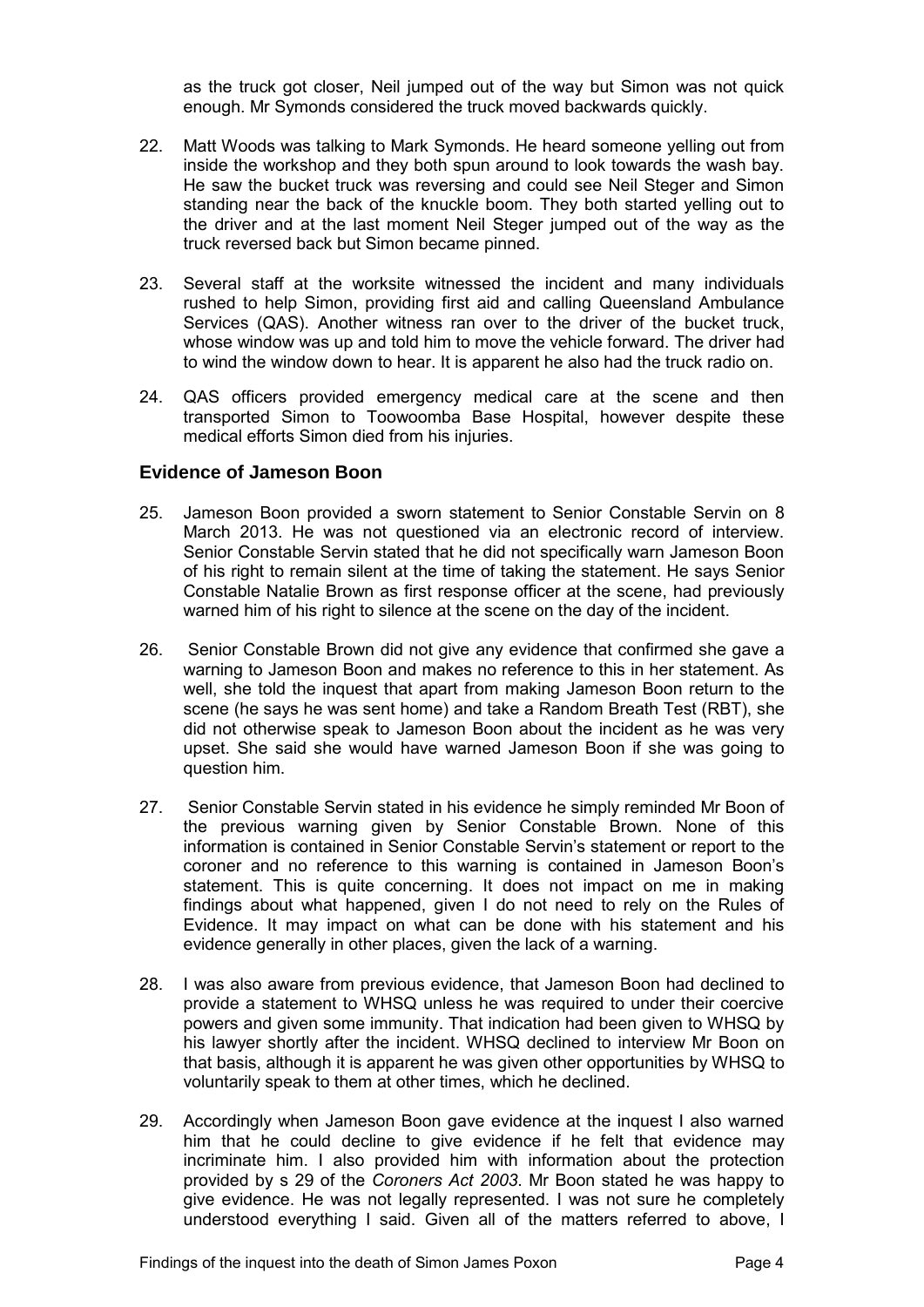decided that notwithstanding his apparent willingness to provide evidence at the inquest, in doing so this would be on the basis of the protections provided by s 29 in that this evidence, if incriminatory, could not be used against him in any subsequent proceeding, other than for perjury.

- 30. Mr Boon's evidence was not altogether satisfactory. At times it was rambling and confusing, at other times he provided contradictory evidence and on occasions self-serving evidence. I had some uneasiness about the extent of his understanding of some of the questions being asked. I am not sure he was deliberately being evasive as a court room can be a strange environment for a young person without any noticeable support.
- 31. Jameson Boon's statement noted that part of his duties were to clean the equipment, do yard work and do some minor maintenance on the machines. He was also required on occasion to drive equipment around the yard, mainly when they were being washed or worked upon. That much is uncontroversial.
- 32. Jameson Boon said he did not have any "tickets" or licenses for the equipment. He was the holder of a P1 provisional driver's license. He did not hold a truck license. He had no formal training other than on-the-job training. He had spoken to the company about an apprenticeship as a diesel fitter or mechanic but was not able to get one. There were clearly some concerns expressed by the company about his progress and his performance and he seemed to concede this.
- 33. Jameson Boon said he had driven trucks similar to the bucket truck he drove that day, but had not driven that particular truck. He had never been given any training for driving the bucket truck. I deal with training and competency issues later in this decision.
- 34. Jameson Boon's statement to QPS contained a passage where he stated that when he moves equipment he always has a "spotter" with him to make sure he does not cause damage or injury. He qualified this assertion in his oral evidence by saying he "mostly but not always had a spotter". On 27 July 2012 Mr Boon was given a formal warning notice after an incident at work. He did not recall the notice but agreed his signature was on it. The notice required him to have a spotter in future when he was loading equipment onto a trailer.
- 35. Jameson Boon says he was asked by Marvin Geist if he could move a dump truck and bucket truck. He says he moved the dump truck from outside into the undercover wash bay. Jameson Boon's statement also stated that Geoffrey Campbell had said it was okay to move the bucket truck but to move it somewhere under cover. In evidence he said it was one of the two who said he should move the bucket truck under cover.
- 36. It was put to Mr Boon that Marvin Geist had given evidence that Marvin told Jameson Boon to move the bucket truck forward to the fence line. Jameson Boon's response was equivocal. In short compass he first said he believed so; then he said he did not recall; and then he was not 100% sure.
- 37. It was also put to him that Geoffrey Campbell had not told him to move the bucket truck under cover but Geoffrey had told someone else this earlier in the day. The response was he did not know if Geoffrey spoke to someone else but he just did what he was told.
- 38. Jameson Boon said he was not always comfortable moving trucks but he did what he had to do.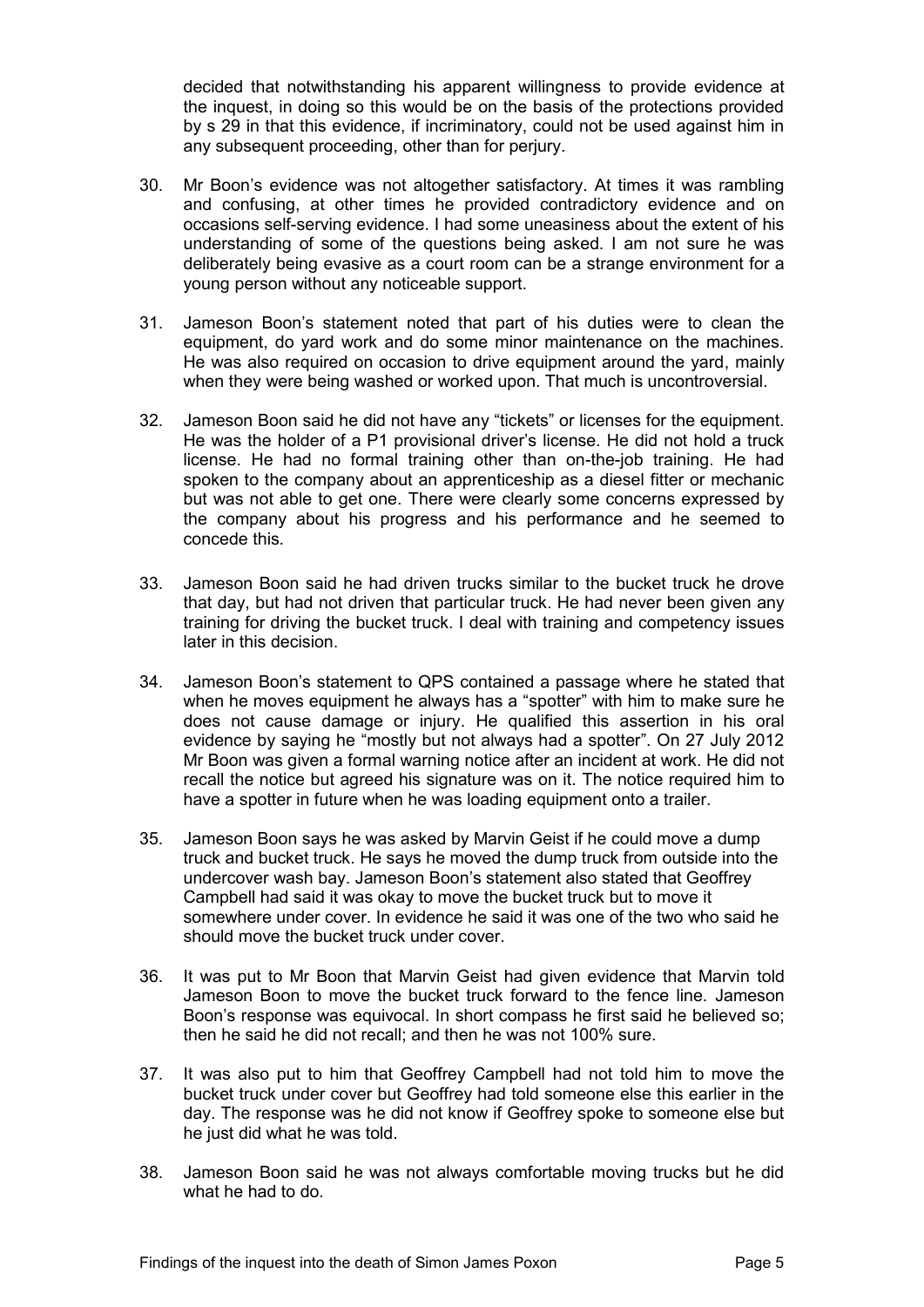- 39. In his oral evidence he stated using a spotter just did not come into his head. It was put to him the contents of his statement suggested he did not request someone to spot for him because Marvin Geist or another person would have been watching him. He was quite hesitant and unconvincing in his oral evidence and suggested they would be involved in their own work. He mentioned on a number of occasions in his oral evidence there were other "eyes and ears" in the yard.
- 40. It was further put to Mr Boon that when he pleaded guilty to the charge brought by WHSQ, the facts and particulars set out in the Complaint and Summons included the allegation that he had been directed by Mr Geist to move the truck forward to the fenceline. Mr Boon could not really explain or respond to this suggestion. He was shown a copy of the Complaint and Summons. He appeared genuinely quite confused when reading it.
- 41. On that issue I do not think too much can be placed on the plea of guilty, although it was a valid forensic exercise to be put to Mr Boon. Clearly a sentencing court is entitled to rely on a guilty plea as an admission of guilt to the particulars stated in the charge and sentence accordingly. However, defendants can and do plead guilty to offences and particulars of those offences for a variety of reasons, and I do not think it can be assumed that his acceptance of the facts being dealt with in one court should necessarily follow to be an acceptance of the facts in a quite different jurisdiction.
- 42. Jameson Boon says he then climbed into the cabin of the bucket truck. He could not see any equipment behind him as he climbed into the truck and said it was very difficult to see out the back with the bucket on the back of the truck. He stated the mirrors have a limited view but he did check them.
- 43. Jameson Boon said it had been his intention to drive the bucket truck around the wash bay building and into the undercover area. There had been a dump truck parked near the wash bay and he had to decide whether he would go around the dump truck or go in front of it to enter the wash bay from the other end. He remembers that the hand brake was on. The gear indicator showed that he was in either neutral or park, but he cannot remember which. He said the gear indicator was similar to an automatic car gear shift.
- 44. Jameson Boon says he started the truck and stayed still for about thirty seconds whilst he thought about what he had to do to move it to the wash bay. He then put his foot on the brake and released the hand brake. He then moved the truck a metre forward and then put his foot on the brake and stopped. He was considering what was in front of him, the size of the vehicle he was driving and the route he would take. He had not made his mind up and decided to back the bucket truck and start again.
- 45. CCTV footage of the incident was obtained. Simon Poxon and Neil Steger can be seen at the fuel bowser attending to paperwork and about to refuel the knuckle boom. This footage shows the bucket truck reversing into the knuckle boom but does not show it being driven forward as claimed by Jameson Boon. However, it is apparent the CCTV is motion responsive and it may have only activated for the period when the incident occurred.
- 46. Jameson Boon says he then placed the gear selection into reverse, checked his mirrors, saw nothing behind him and took his foot off the brake. He says he did not hit the accelerator and the truck moved backwards. He does not recall the reversing alarm sounding. He felt the truck hit something and recalls workers yelling at him to move forward, which he did. In his evidence at the inquest he admitted he had turned on the truck's radio.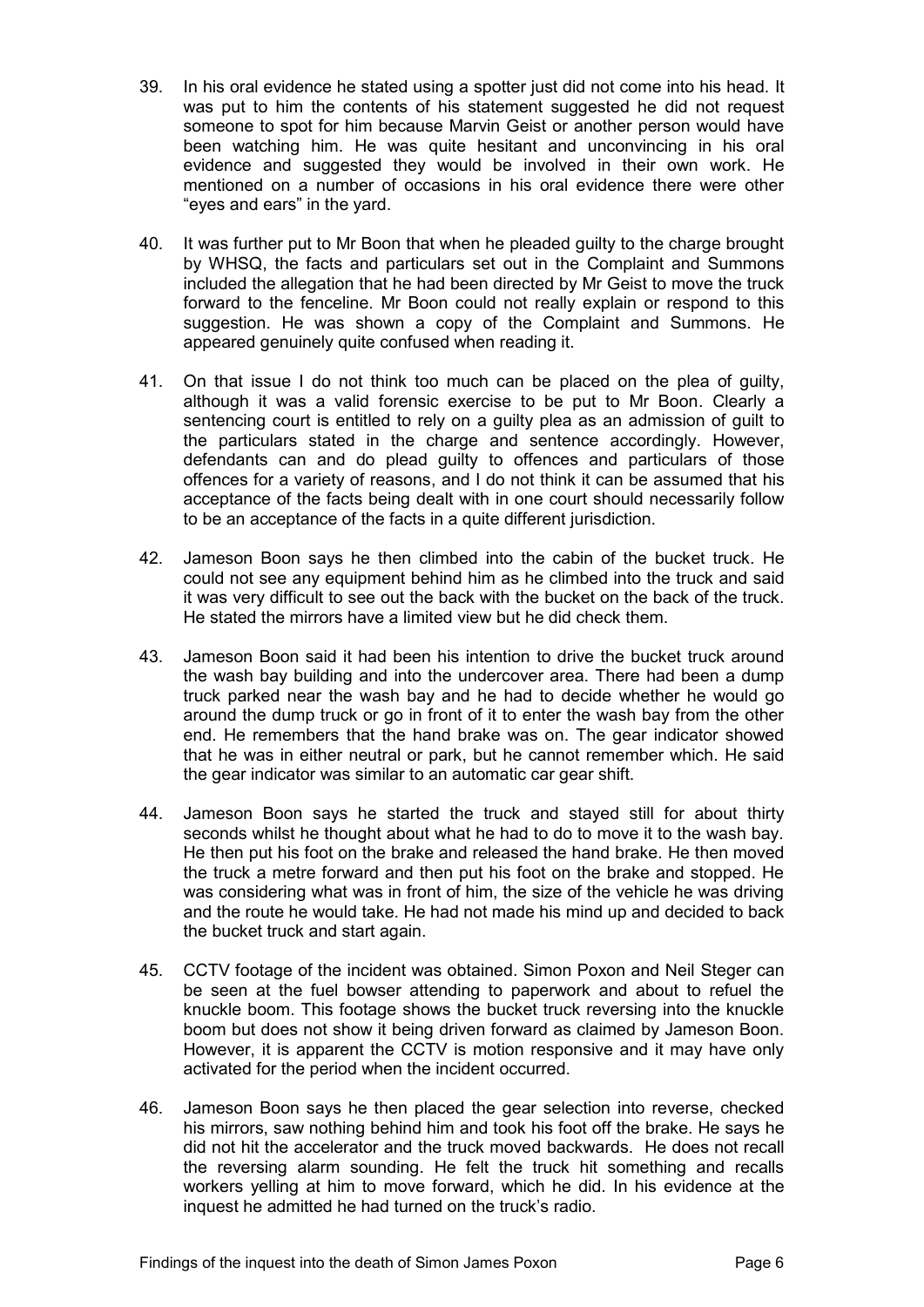- 47. At the inquest Mr Boon denied the suggestion put to him on a number of occasions that he applied the accelerator pedal. Eventually during cross examination he conceded he did apply some accelerator but "not to the floor". It was never suggested he applied the accelerator hard or to the floor, but clearly the CCTV footage shows the bucket truck reversing at a speed consistent with some application of the accelerator pedal.
- 48. Jameson Boon says in his statement he then ran to get the first aid box near the office and was told to sit in one of the rooms. He said he was very upset. His statement also stated an ambulance officer came and spoke to him and took his pulse and told him he should go home. In his evidence at the inquest he said his uncle, Jarod Boon, told him to go home. Mr Jarod Boon denied this.
- 49. Matthew Gribble from QAS recalls Jameson Boon was very distressed and was crying. He took his vital signs, which gave him no concern, gave him some advice on how to deal with emotional distress and he told a male person someone should stay with Mr Boon. He says he did not direct Mr Boon to leave the scene nor did he tell him to stay, as that is not part of his role as a paramedic. I accept this was the case.
- 50. Jameson Boon stated a friend came and picked him up, but as they were about to arrive at his friend's house he was asked to come back to the office. He spoke to a police officer. A number of witnesses also recall Jameson was very upset and crying.
- 51. It is apparent Senior Constable Natalie Brown requested Jameson Boon return. When he did she could see Mr Boon was distressed and upset. A specimen of breath was negative for any alcohol. No saliva drug testing was requested. Senior Constable Brown says she did not otherwise discuss the incident with him.
- 52. Jameson Boon stated that he was unsighted and unable to see behind the truck. However, it is clear he did not physically check around the truck before moving it and he easily could have done so. In evidence he agreed he should have got out of the vehicle to check and that reversing was inherently dangerous.
- 53. Jameson Boon also agreed that having a spotter would have avoided the incident occurring. Jameson Boon stated he did not recall an induction dealing with safe work procedures and hazard awareness. He agreed an incident involving him moving a water truck in 2012 occurred as a result of him having no spotter.
- 54. One of the critical issues for determination was the nature of the direction given that day to Jameson Boon. Mr Boon's statement was provided on 8 March 2013. His version at that time was he intended to move the bucket truck into the undercover wash bay area. It is unclear if he was aware of the version of events being alleged that he had been informed to move the truck forward to the fenceline. It is likely he has at some stage heard discussion around the yard that morning about the bucket truck needing some further electrical work done on the dashboard and the preference by Mr Campbell to do that out of the rain. A decision was later made that the truck needed to be moved and the only position available was at the fenceline. I accept the instruction given by Mr Geist to Jameson Boon was to move it to the fenceline and it is most likely Mr Geist also said to move it forward. Jameson Boon appeared to accept this proposition and then he became less certain.
- 55. For reasons that are unclear Jameson Boon decided to reverse. Perhaps he was wanting to be helpful and decided he would still move it under cover and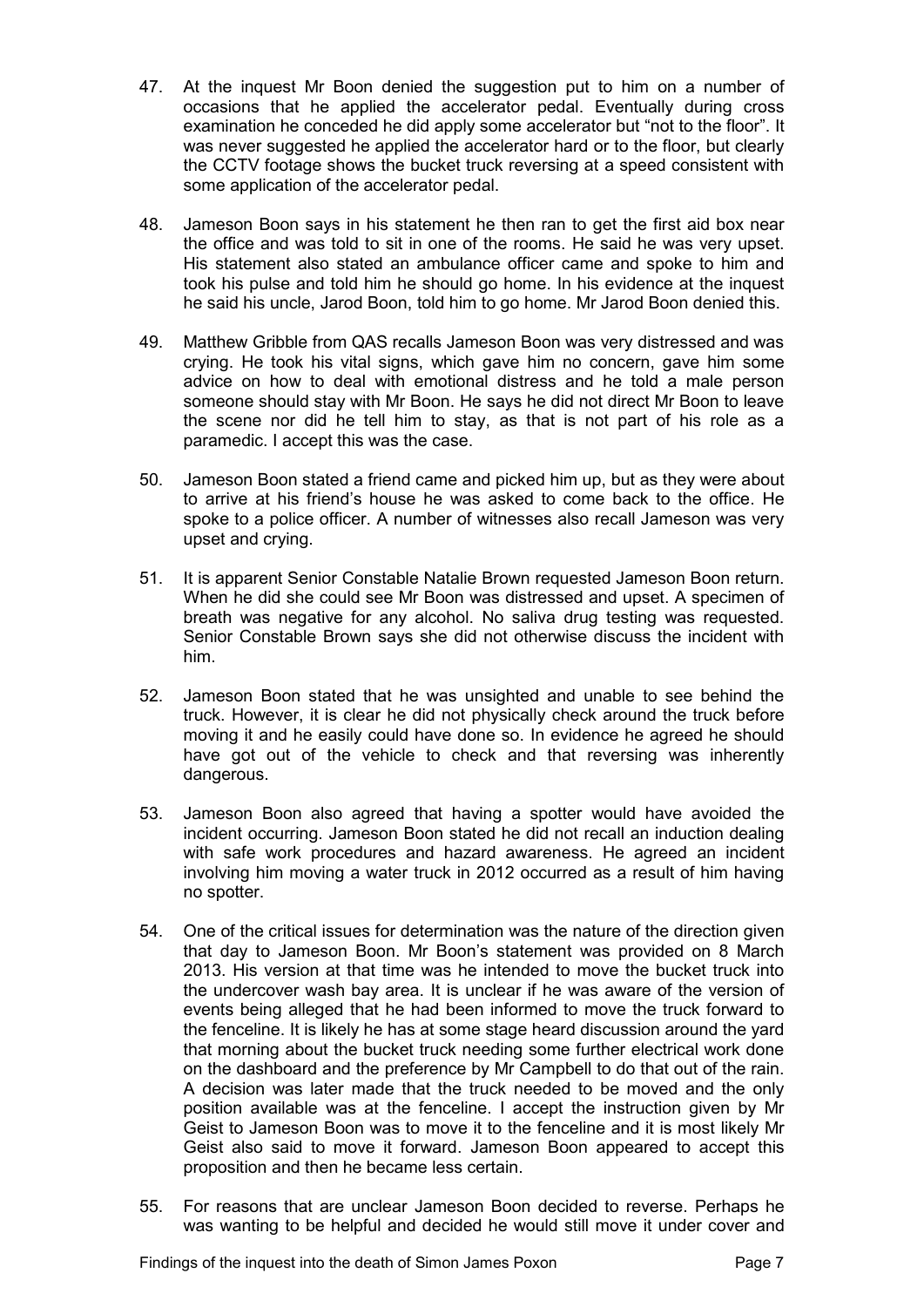out of the rain. Perhaps he had not listened carefully to the instruction. Perhaps he simply decided to ignore the instruction. Whatever is the case, Jameson Boon then made the inexplicable decision to reverse the truck. Inexplicable not so much as to the manoeuvre itself, but inexplicable in that he must have seen the knuckle boom behind the bucket truck as he went over to get into the truck. It was patently obvious to anyone. He then did not do a further check as to what was behind when he could not see out to the rear of the vehicle. He then did not request a spotter. Any one of those actions would have identified the hazard and the consequences of reversing and would have stopped the truck reversing into Mr Poxon. The incident was completely avoidable.

# <span id="page-9-0"></span>**Training and competency of Jameson Boon**

- 56. The training provided to workers including at induction as well as concerns relating to the competency of Jameson Boon and how Sherrin Rentals handled this became relevant, because one of the reasons why WHSQ determined that the company should not be prosecuted was that "*Jameson Boon was given an induction, part of which related to driving or moving of plant, hazard awareness (Hazard identification, assessing and managing risk), safe work procedure (including assessing and managing risk for each task)."<sup>1</sup>*
- 57. The evidence to support that determination largely comes out of the statement and evidence of the General Manager Grant Sherrin when he asserted that Mr Jameson Boon commenced employment on 5 March 2012. Mr Sherrin stated Jameson Boon underwent the employee induction, which includes a number of work place health and safety related topics including hazard awareness/incident reporting and safe work procedures. Jameson Boon's duties included the daily moving of all heavy equipment and Jameson Boon had done this on numerous occasions over the 11 month period of his employment.
- 58. The totality of the evidence suggests unsurprisingly that all employees received a form of induction. An Induction Checklist documented that the induction included a component on "*Hazard awareness/Incident reporting and Safe Work Procedures"*.
- 59. Rather than accept at face value that the induction included all of the matters noted on the checklist it became instructive at the inquest to examine what that induction process actually provided to individual workers and in particular about hazard awareness in relation to the moving of plant and vehicles.

 $\overline{a}$ 1 Evidence of Mr Peter Matthews

Findings of the inquest into the death of Simon James Poxon Page 8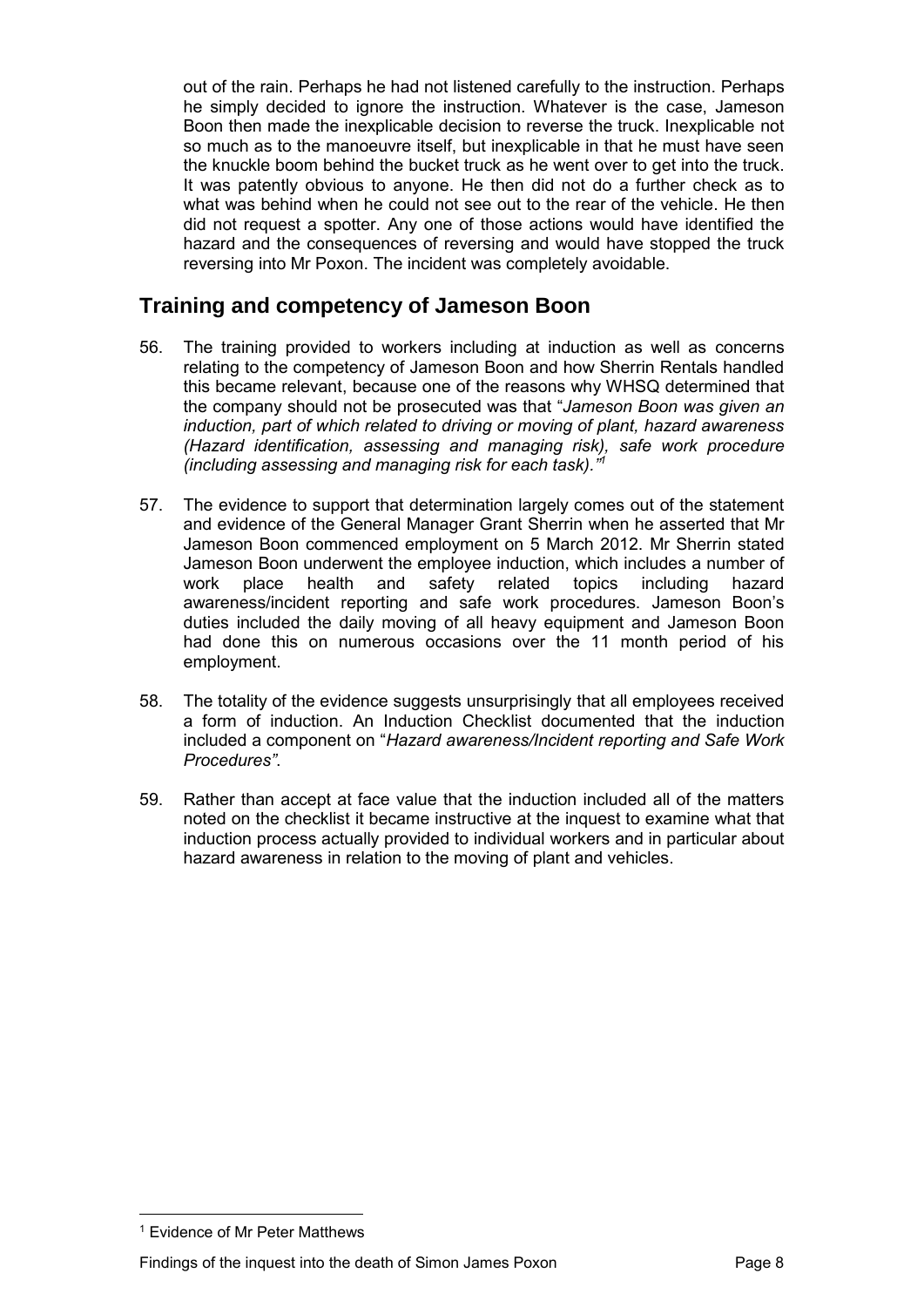Exhibit B5 - Statement of Grant Shemn

 $GS-1$ 



# **INDUCTION CHECKLIST**

EMPLOYEE NAME: JAMESON BOON

X

|                                                                            |                  | Tick if present |  |
|----------------------------------------------------------------------------|------------------|-----------------|--|
| <b>COMPANY HISTORY</b>                                                     |                  |                 |  |
| <b>COMPANY VALUES</b>                                                      |                  |                 |  |
| MANAGEMENT STRUCTURE                                                       |                  |                 |  |
| DRUG AND ALCOHOL POLICY                                                    |                  |                 |  |
| PROTECTIVE EQUIPMENT                                                       |                  |                 |  |
| <b>EMERGENCY PROCEDURES</b>                                                |                  |                 |  |
| <b>ASSEMBLY POINT</b>                                                      |                  |                 |  |
| <b>FIRST AID</b>                                                           |                  | $\frac{1}{2}$   |  |
| FIRE                                                                       |                  | V               |  |
| HAZARD AWARENESS/INCIDENT REPORTING                                        |                  | V               |  |
| SAFE WORK PROCEDURES                                                       |                  | v               |  |
| MENTOR                                                                     |                  | ٧               |  |
| <b>REVIEW PERIOD</b>                                                       |                  | v               |  |
| PAY                                                                        |                  |                 |  |
| <b>JOB/ROLE TASKS</b>                                                      |                  |                 |  |
| Has the employee been given access to a copy of the Company Policy Manual? |                  | Yes/No          |  |
| Employee signature:                                                        | Date $0.5103112$ |                 |  |
| Manager signature:                                                         | Date $05/03$     | 112             |  |
|                                                                            |                  |                 |  |

Page 5 of 66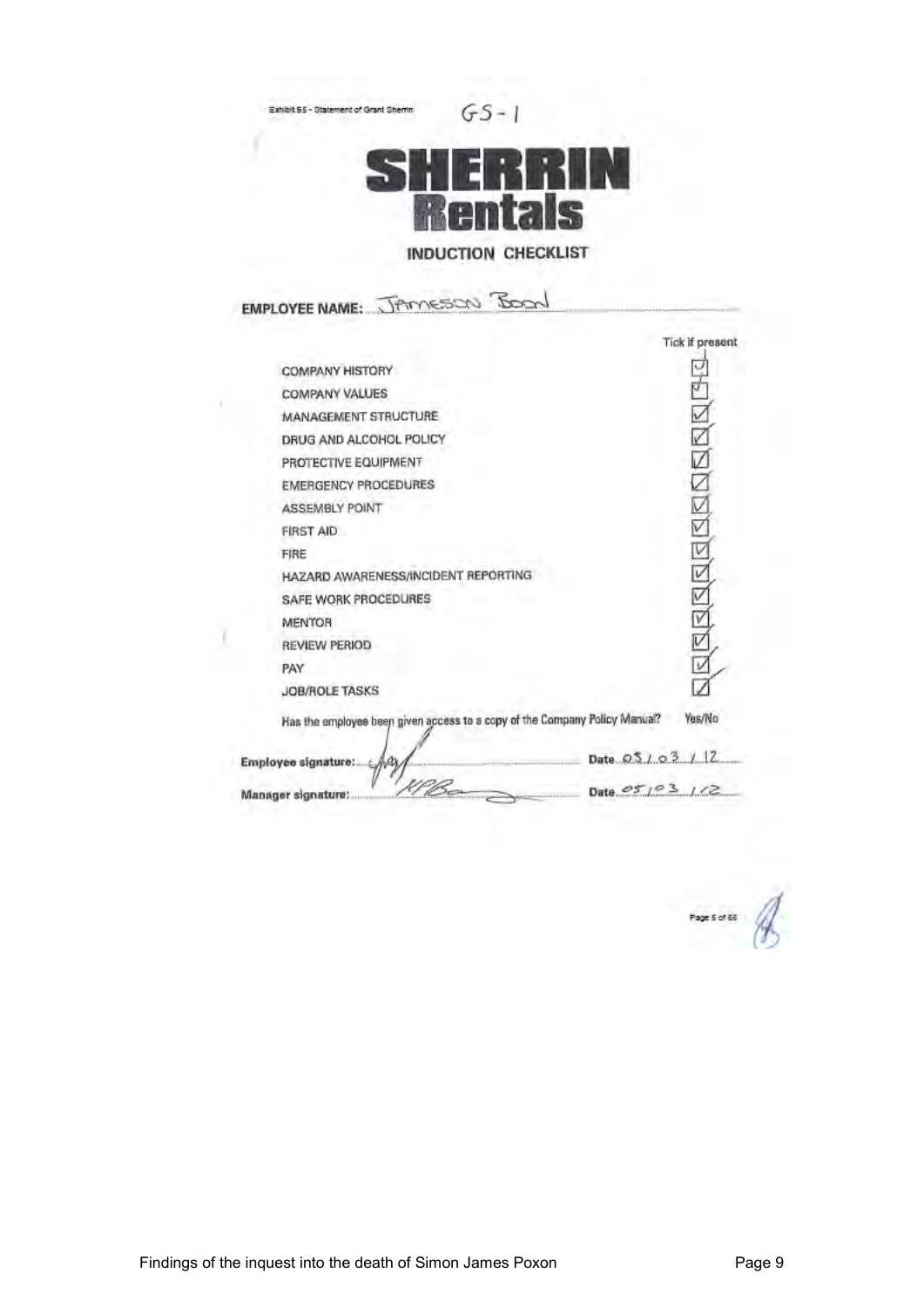#### **Training/Induction Provided to Workers**

- 60. Neil Steger said in his statement to QPS that he did not receive any specific "safety" training from Sherrin Rentals but recalls an induction session where there was an evacuation safety drill. Training/Induction was not raised by WHSQ in their interview with him. At inquest Mr Steger was unable to expand on this by very much. He was unsure if he has seen the company policy manual or the induction checklist but conceded, when shown, that he had signed one. He stated that safety around machinery was largely commonsense and he had been around machinery for a long time. Safety issues were raised at toolbox meetings. He could not recall the risks of moving plant being raised specifically. There had however, been changes to traffic flow through the depot put in place since the death.
- 61. Mark Symons started work at Sherrin Rentals on the same day as Simon. He says in his QPS statement there was a tour of the work area and layout and a tool box meeting was held that morning, which was basically an introduction to the daily workings of the yard. He does not recall there being a specific "safety" lecture about working within the yard. Training was not raised in his interview with WHSQ. At the inquest he recalled an induction in the form of an orientation of the layout of the yard. It was fairly quick to his recollection and given by Kevin Barry. There was also a quick tool box meeting. He does not recall a specific safety lecture or instructions about how to move a vehicle. Subsequent to the incident there were more specific instructions including traffic flow in one direction, where to park and not to park, the yard was provided with more signs and they needed to travel at a reasonable speed. He agreed he had seen an induction checklist and signed it but was dismissive of the process generally in so far as many companies use them as legal protection. He also stated safety issues were common-sense. He was not critical of Sherrin Rentals. He also said individuals have a responsibility to show common-sense.
- 62. Matt Woods gave a statement to QPS. He was not interviewed by WHSQ. He said he was employed as a diesel fitter for three months and commenced work on 25 February 2013. He stated he had a general site induction, which took about twenty minutes. Areas included were general things such as toilets, areas that were off limits, speed limits on site, emergency procedures and assembly point. At the inquest he said he could not recall any instructions being given about how to move vehicles around the yard and only about parking trucks at specific spots. Traffic flow through the yard changed after the incident. He was not sure if he signed an induction checklist. At the inquest he stated he may have. He recognised the company policy manual as it was kept in the trucks. He could not recall the company Safe Work Procedures document.
- 63. Quinnton Newitt provided a statement to Police. He was not interviewed by WHSQ. He did not see the incident that day. He stated in his statement he did not receive any training for safety and was just shown how to operate and drive machinery. He was told who the safety officer was. He compared Sherrin Rentals to subsequent employers who had provided a safety course. At inquest he was unable to expand upon this evidence other than that his current employer has a process whereby employees are trained and encouraged to consider how to make things safe when conducting each task. At the same time he said he felt safe at Sherrin. He did not recall any specific instructions about how to prevent people being hit by vehicles or reversing. He thought the induction checklist looked familiar and had seen the company manual. He was not sure about the Safe Work Procedures document.
- 64. Philip Tuesley also did not see the incident. He provided a statement to Police. He was not interviewed by WHSQ. He does not recall any particular safety course. When he first joined the company someone followed him around for a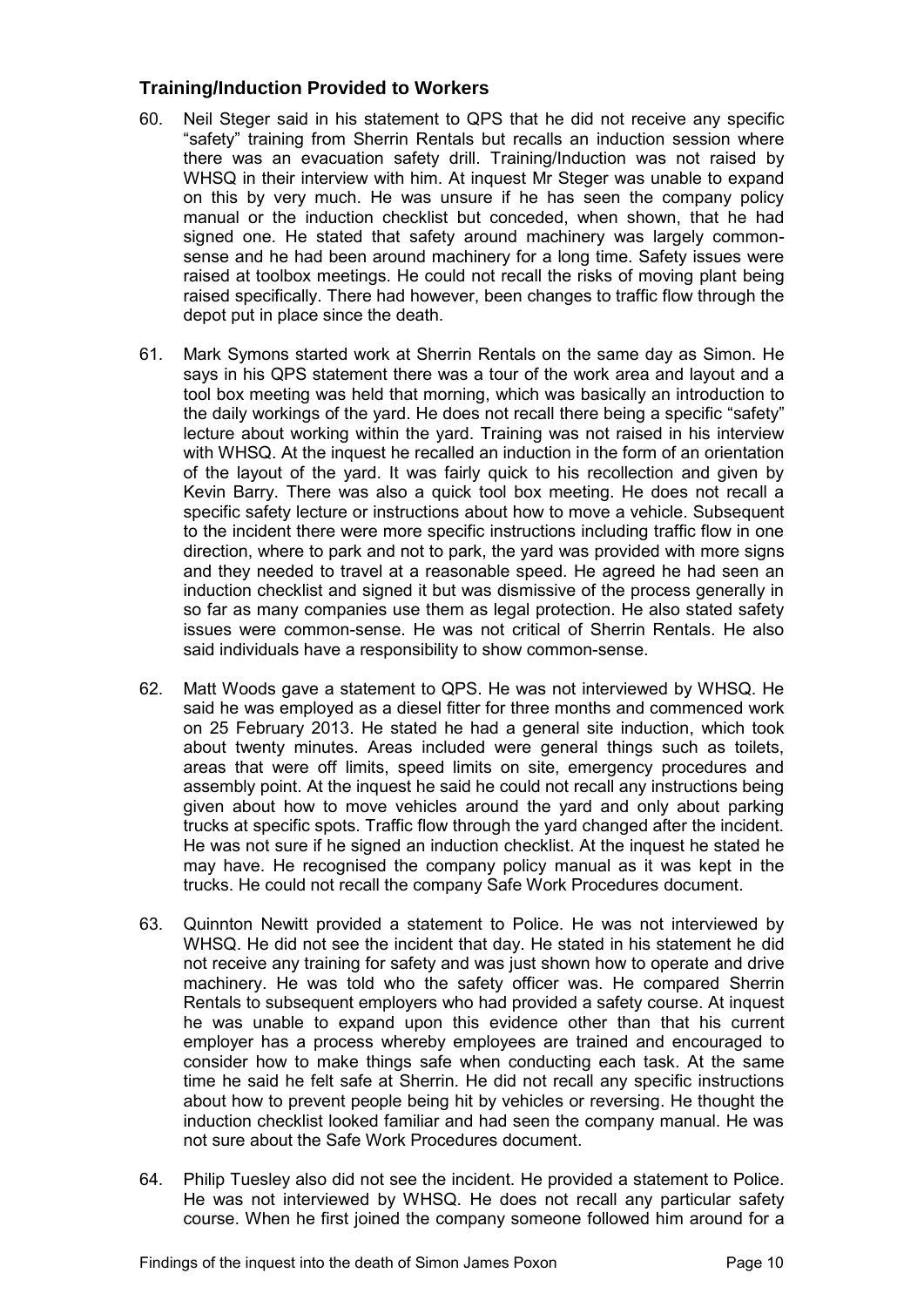couple weeks to ensure he was doing the right thing and showing him the machinery. He said the policy now within the yard is to sound the horn and ensure that it is clear around the machinery that has to be moved within the yard. At the inquest he stated that safety around the yard was a matter of common-sense and he felt safe at Sherrin. He does not recall discussions about managing the risk of reversing vehicles. He said as a matter of common sense you would check the area or use a spotter. He had been there over 5 years and quite reasonably could not recall induction checklists or manuals and safe working procedures. Since the incident there had been traffic flow imposed in a one way direction and warning horns are to be utilised with 2 to indicate going forward and 3 for reverse. The refuelling area is now a clear way for refuelling only.

- 65. Jason Zeller gave a statement to QPS in February 2016. He was not interviewed by WHSQ. In his statement he stated that when he first started working at Sherrin Rentals, workplace safety on the equipment was explained with a site induction handbook by management, which was read and signed, but there was nothing really official in place for the operation of each piece of equipment. Most of the workers had been working around heavy equipment for some time and it was all common sense stuff. He told the inquest workers are responsible for their own safety. Since the incident workers are required to operate machinery and vehicles in front of management, who then signed off that you were competent on that piece of equipment. There was a requirement to sound the horn of machinery before you move it. There was no specific instructions about reversing before the incident but after the incident the use of spotters became more common.
- 66. Leonard Cott stated in his QPS statement that after the incident the company changed their procedure so that two people had to be moving trucks around, with one person driving and one person outside ensuring the safety of the work yard. The company also changed the direction you could drive around the yard to a one-way direction. He was not interviewed by WHSQ.
- 67. In his interview with WHSQ Grant Sherrin was asked about whether the induction provided to Jameson Boon was in relation to the driving or moving of plant around the depot. He replied it was and then was asked how this was conducted. His answer was this training took place over a period of time by showing Boon how to move equipment into the wash bay. He was asked who provided this training and the response was either Jameson Boon's mentors or staff present at the time. He nominated Kevin Barry as the mentor and agreed that none of this training process was documented in any way. There was no further examination conducted in the WHSQ interview on this topic.
- 68. At the inquest Mr Sherrin agreed he was not present at the induction of Jameson Boon. He said the training about moving vehicles in the yard took place at induction and also over a period of time showing workers how to move equipment. He said Jameson Boon's mentor was Kevin Barry and he relied on Mr Barry to ensure Jameson Boon had been trained appropriately. Mr Sherrin was taken to a *Training Log for a water cart*<sup>2</sup> which certainly seemed to be a document that indicated a more formal and specific equipment instruction but he was unsure if it had been in use in 2013. He was unable to say how the company ensured Jameson Boon had been given appropriate instruction about how to use equipment at the depot other than a general answer that people at the depot would have done it. When asked who would have provided training to Jameson Boon for plant he repeated he believed Kevin Barry showed him. Mr Sherrin was vague in his knowledge of some fairly significant matters such as the *Plant Code of Practice*. Mr Sherrin nominated Mr Ben Hill as the person

 $\overline{a}$ 

<sup>2</sup> Exhibit C2 page 46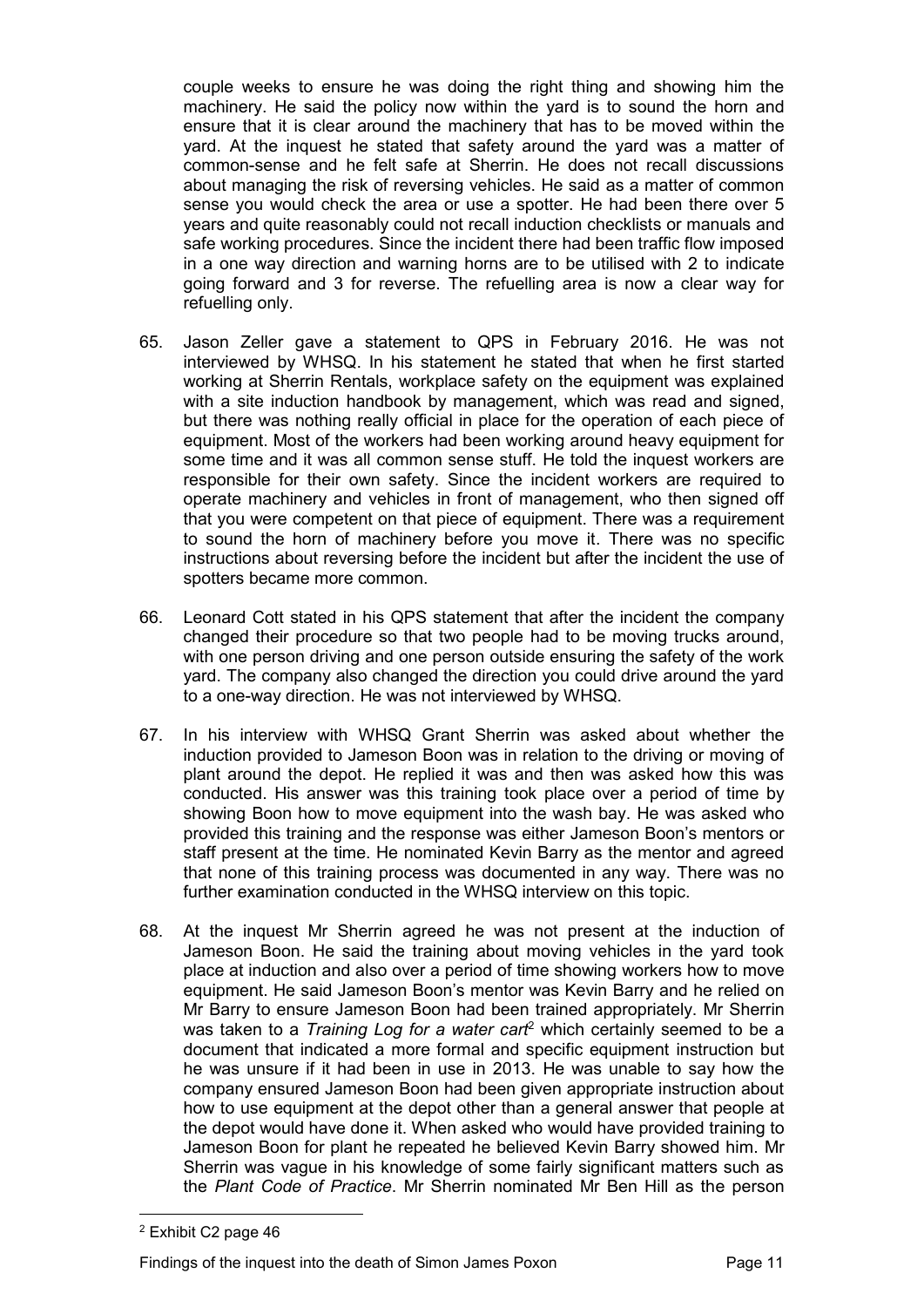who could provide more detail on the company's health and safety management strategies.

- 69. Mr Hill told the inquest that although he has more of a role now in relation to formulating workplace health and safety procedures and changes that were implemented, he did not seem to have specific involvement in formulating them before or at the time of the incident. After the death, the company engaged a consultant to review policies and provide advice on changes to procedures at the depot and these are reflected in the changes to traffic workflow and other practices that had been introduced and identified consistently by the workers at the inquest.
- 70. Kevin Barry was not interviewed by WHSQ until 3 April 2014. By that time he had left the employ of Sherrin Rentals. He gave a version of the events of the day of the incident from his perspective (he was present but did not witness the incident), which is uncontroversial. He gave evidence about the induction for Simon Poxon and identified the induction checklists for Mr Poxon and Jameson Boon. He told WHSQ that supervision responsibility for Jameson Boon were a combination of the mechanics, himself and Ms Winning from the office staff. He was unaware of Jameson Boon's licences or tickets. He could not recall who had given instruction to Jameson Boon on how to move vehicles around but then queried if Jarod Boon may have. Mr Barry was aware of the various warning notices given to Jameson Boon.
- 71. At the inquest Mr Barry did not recall the induction given to Jameson Boon although his signature is on the checklist. He said during the induction they would go through the checklist and tick it off. He seemed to suggest they would look at the Company manual and flick through the headings and they were given a copy to read later. He could not recall what was said about Safe Work Procedures but said employees could access it on the computer and print out pages if needed. He could not recall who Jameson Boon's mentor was. He repeated that Jameson Boon's supervisor could have been any number of persons including Jarod Boon. Mr Barry stated that after the warning incident he made sure Jameson Boon did not move anything unless someone was with him and recalls asking Jarod Boon or Marvin Geist to manage this. He said Jameson was under instruction to use a spotter and relied on people in the yard such as Jarod and Marvin to make sure that happened.
- 72. Jarod Boon provided an interview with WHSQ on 26 February 2013. He did not provide a statement to QPS. Jarod was largely asked about the events of the day and the interview lasted 5 minutes. At the inquest Jarod was asked if he was Jameson Boon's supervisor. He stated that when Jameson was first employed, he was out in the field but then became the field service supervisor and was based in the depot. He said he supposed he then was the supervisor. He could not recall any discussions about Jameson moving trucks but that was Jameson Boon's job. He does not recall any discussions about the dangers of moving trucks or equipment in the yard. He said most of those experienced in the industry would know when they needed help or needed a spotter. He said the induction he received was mainly related to orientation of the yard. He had seen the company manual and possibly had seen the Safe Working Procedures. He had left the company 2 years ago but recalled a number of changes had been introduced after the incident.
- 73. In my view the totality of this evidence would support a conclusion that determining the induction process included *Hazard awareness/Incident reporting and Safe Work Procedures* well overstates the evidence. WHSQ did not sufficiently investigate the induction process to be able to objectively come to that determination and appears to have accepted the version provided by the company without testing the assertion.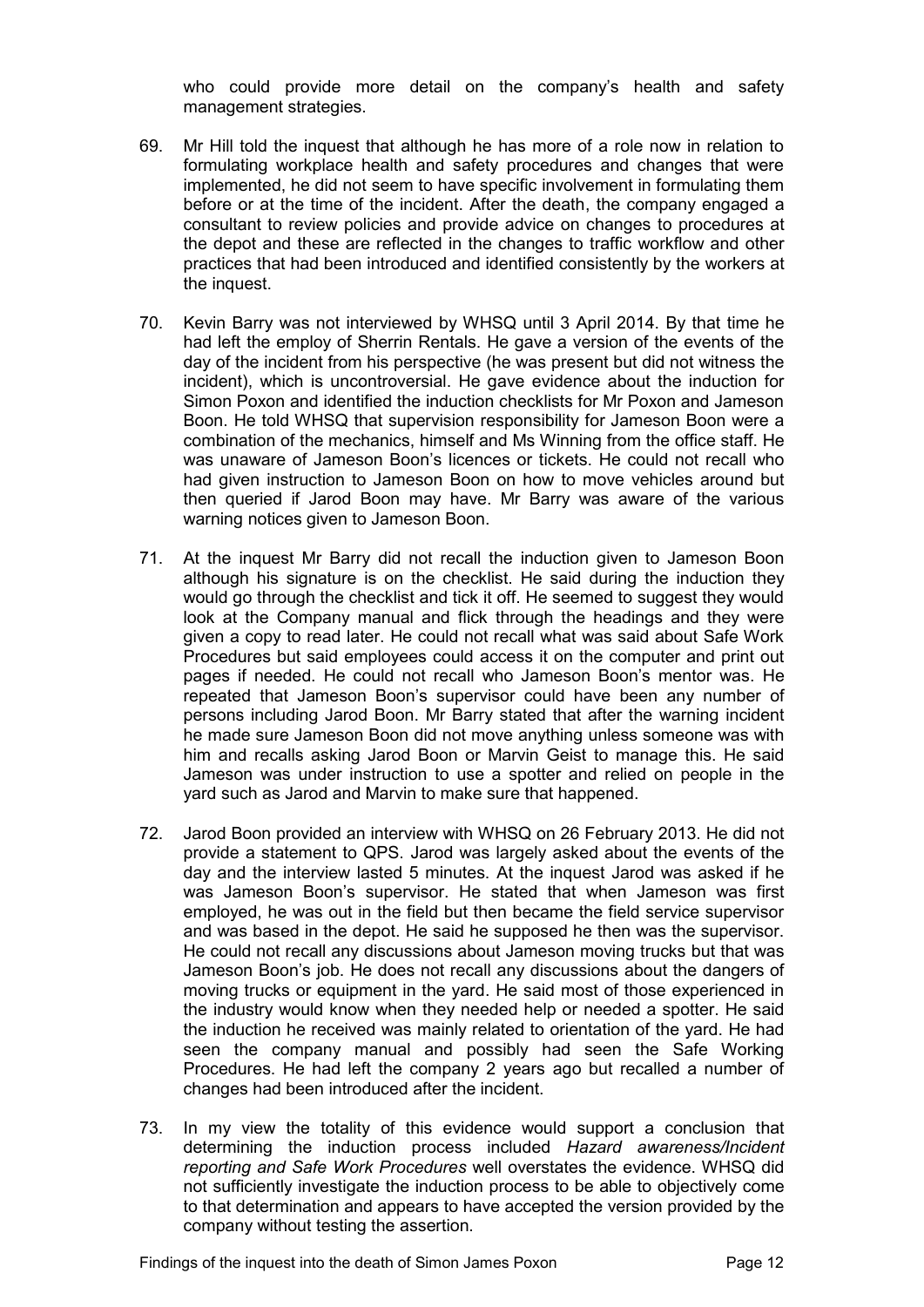#### <span id="page-14-0"></span>**Issues relating to competency of Jameson Boon**

- 74. The issue of the driving and work behaviour of Jameson Boon and any company response to concerns was also raised as an issue at the inquest.
- 75. The general manager Grant Sherrin stated in his statement that Mr Jameson Boon commenced employment on 5 March 2012. He stated that Jameson Boon did a variety of jobs from gardening to washing down vehicles and very basic mechanical repairs. He was past his probation period but had not been put on as an apprentice. He had been given another six months probationary period. On 6 February 2013, in response to a request regarding a potential apprenticeship, Jameson Boon was advised by the general manager to press on in his current capacity as a yard person and show the company he had the drive and commitment to complete an apprenticeship. He referred to the various warning notices provided to Jameson Boon. Other than those incidents he was not aware of other concerns about Jameson Boon.
- 76. Mr Sherrin was asked in his interview with WHSQ as to his knowledge of Jameson Boon's experience in moving large vehicles. His response was he did not know if he had that experience.
- 77. Tahnee Winning was the rental coordinator. She recalls Jameson was trying to get an apprenticeship but he needed to show that he was more conscientious and careful about his job. He had a few minor mishaps and would arrive late to work on occasions. To her knowledge he was tolerated by other staff but he was not well liked due to his poor attitude about work and poor efforts in his attempts to learn when other staff tried to show him procedures. He had run over ladders in the wash bay and almost tipped a water tank off a truck.
- 78. Neil Steger was asked about this issue in his police statement and he said he recalls Jamieson Boon was a young man who drove trucks and equipment in the yard. He did not have that much to do with him. He was not asked about this issue by WHSQ. At the inquest he was unable to expand upon this issue.
- 79. Quinnton Newitt recalls in his police statement that Jameson Boon had a bit of a poor attitude and almost rolled a water truck because he did not listen to the experienced workers. Mr Newitt was not interviewed by WHSQ. At the inquest he added that Jameson Boon was very cocky and was reluctant to accept help and advice. He was aware or heard about a few incidents and that Jameson Boon drove around the depot yard a bit fast.
- 80. Jason Zeller stated in his police statement, only taken in February 2016, that Jameson Boon was young and quite cocky. He personally never really saw him do anything unsafe in the yard, apart from driving equipment at unnecessary speed around the depot. He was not interviewed by WHSQ. He repeated this evidence at the inquest. He said Jameson Boon liked to show off and never got pulled up about it. Mr Zeller does not remember if he told management of his concerns and assumed someone did but was not aware who.
- 81. Phillip Tuesley was not interviewed by WHSQ. In his police statement he simply said he did not have much to do with Jameson Boon other than he used to help load gear occasionally. All he could say was that like any young person you have to watch them to ensure they are acting safely in the work environment. At inquest he said that he was out of the yard a lot and did not have much to do with Jameson Boon. He does not recall any problems with Jameson Boon's driving or other staff expressing concerns about speed. He stated that he was young and just out of school and everyone needs help from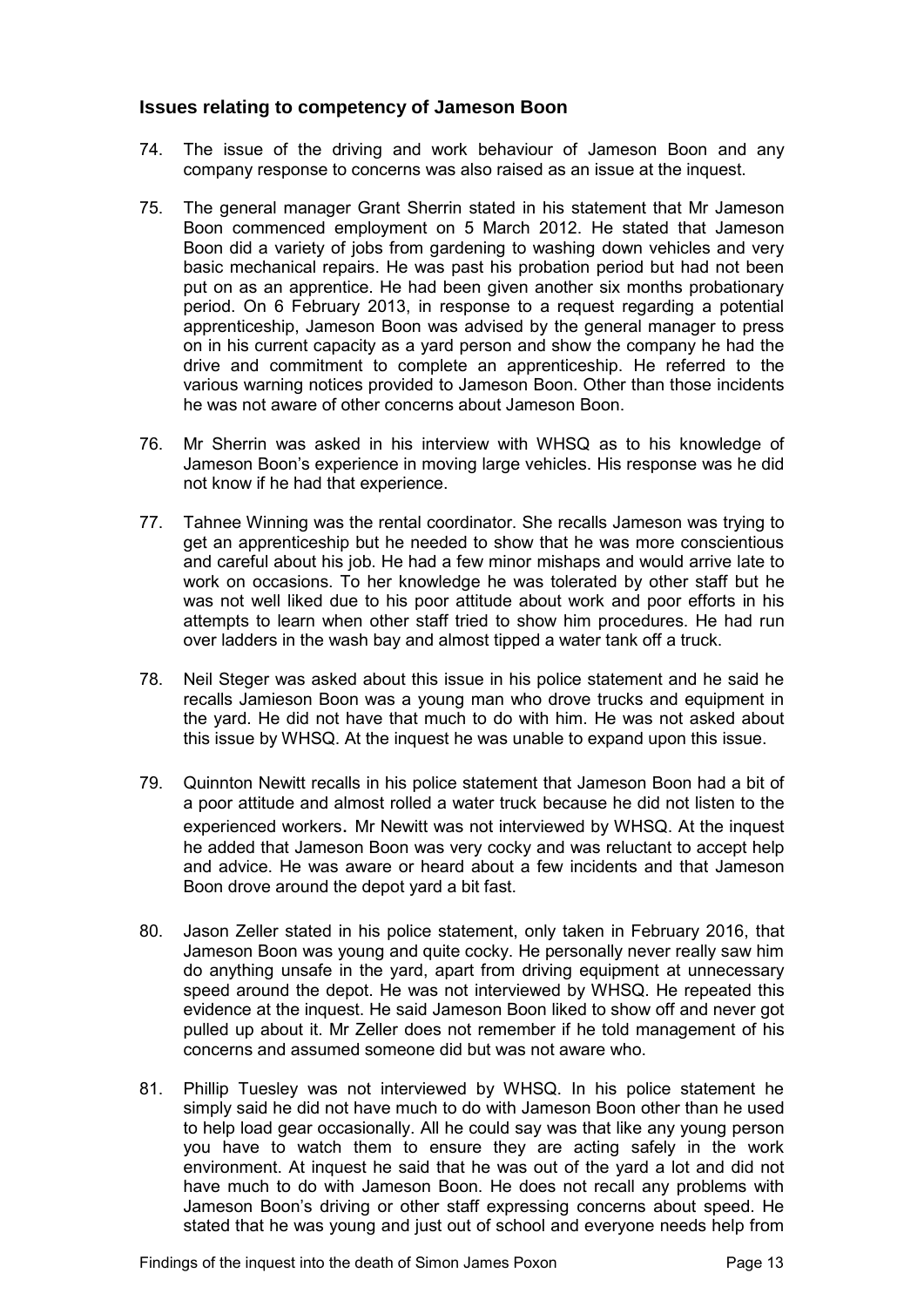time to time and you needed to keep an eye on the young ones as they were not used to heavy machinery.

- 82. Leonard Cott did not provide any information about this issue in his police statement. He was not interviewed by WHSQ. At the inquest he commented that Jameson Boon was young and he would try to teach Jameson Boon but he sometimes would not listen. Sometimes Jameson Boon appeared to be in his own world and you would have to tell him to pay attention. Mr Cott also saw Jameson Boon sometimes drive around the yard more quickly than necessary and he had told him to slow down. Mr Cott did not raise this further up the chain of management.
- 83. Geoffrey Campbell was not asked about the Jameson Boon's competency in his police statement, other than making a comment that he was past his probation period but had not been put on as an apprentice, perhaps to wait to get his mechanical skills up to par. He repeated as much in his record of interview with WHSQ. Mr Campbell also said he did not have a high regard for Jameson Boon's level of maturity or approach to things and his mechanical aptitude and skills were very limited. Mr Campbell was reminded by his family that he had once said to them he considered Jameson was reckless and was going to kill someone someday. At inquest he said Jameson Boon was accident prone, careless and would not listen. He recalls he almost rolled a truck off a trailer. He said that there is a need to move equipment slowly but this was not the case with Jameson who would not listen and was not cautious. He did not raise concerns with company management up the line.
- 84. Kevin Barry was the former operations manager. He told WHSQ that Jameson Boon had received a verbal warning for an incident involving loading of an item of plant without using a spotter and that he had been instructed to use a spotter on different occasions he would be moving equipment. There had been disciplinary action taken in respect to Mr Boon. On 14 July 2012 he was given a verbal warning for driving a water truck without a spotter present. It was asserted he was also provided with additional training in respect to the operation of equipment although it is unclear what that training involved.
- 85. The evidence would support a conclusion that Jameson Boon was young, inexperienced and "a bit cocky" and he had been careless on two occasions. These incidents were appropriately dealt with by the company. There was some vague evidence Jameson Boon would move equipment in the yard a bit quickly but this does not seem to have been brought to the attention of management. Jameson Boon's behaviour was no doubt sufficient to bring into doubt his long term role at the company but it would be unfair to suggest it should have raised a red flag to Sherrin Rentals that he was unsuitable to carry out the basic tasks he was employed to do, or that he was a danger to himself or other workers.

<span id="page-15-0"></span>**The response of the Queensland Ambulance Service, the Queensland Police Service and the Office of Fair and Safe Work Queensland to the death, including the basis for decisions about prosecution actions** 

#### **First responses by emergency and investigative services**

86. Queensland Ambulance Services (QAS) received an emergency call at 12:47 and a single officer arrived at 12:52. Second and third units of paramedics arrived at 12:58 and 13:10 respectively. After stabilising Simon, he was taken to Toowoomba Base Hospital and arrived at 13:25. On arrival at Toowoomba Base Hospital he was unconscious with an un-recordable blood pressure. The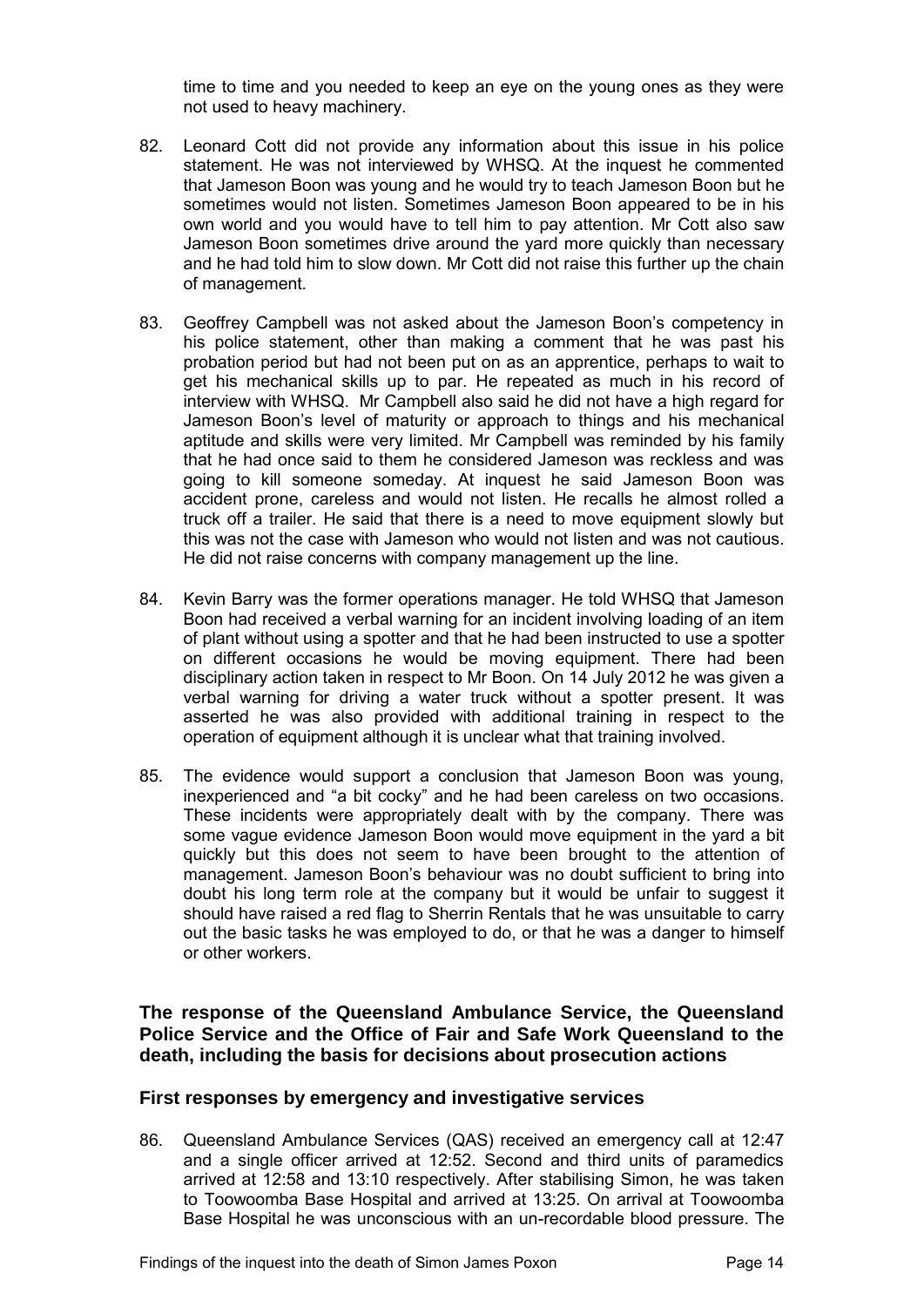response by QAS was well within appropriate response guidelines. Death appears to have occurred on the way to Hospital rather than at the work site.

- 87. First response officers from Toowoomba police station were first in attendance having been advised by QAS. The call to Police was logged at 13:36 and first response officers were assigned at 13:58 and arrived at 14:11. QAS had left the scene by this time and were on the way to hospital. Senior Constable Natalie Brown and Constable Aaron Fitzpatrick were first Police officers on the scene. A Forensic Crash Unit (FCU) investigator arrived after them at around 14:30. Senior Constable Servin of the FCU was the investigating officer.
- 88. QAS policy was that QPS should be advised immediately of any major incident and all road traffic crashes. QAS agrees a delay of 49 minutes to contact QPS was disproportionate. Contact with QPS is by telephone whereas notification to QAS and Queensland Fire and Emergency Service (QFES) is through a shared computer aided dispatch platform and is automatic on receipt of predetermined incident types. A QFES unit was the second unit to attend the scene and assisted the first QAS officer.
- 89. The inquest has been informed a project has since commenced to implement an Inter CAD Emergency Messaging System to start in late 2016 between QAS, QFES and QPS. This system will alleviate for the future the problem of a delayed report to QPS.
- 90. By the time Senior Constable Brown arrived at the site QAS had already left, the driver had left and the vehicles had been moved. She thought the scene had been hosed down, although it is apparent this was not the case. She was not aware there had been a death or serious injury until she arrived. She did not take any notes of her actions and after securing the scene waited for the Forensic Crash Unit.
- 91. WHSQ arrived at 14:21 with Inspector Alison Cummings and Scott Munro attending. They had been tasked about the incident at about 13:50. FCU officer Senior Constable Servin was present when they arrived. The investigation was led by Principal Inspector Alison Cummings. The investigation report was finalised by Inspector Bruce Matthews after Ms Cummings took an extended period of leave for personal reasons.

#### <span id="page-16-0"></span>**Mandatory Drug Testing**

- 92. Concerns were raised by family that Jameson Boon was not the subject of a mandatory drug test. He had been breath tested for alcohol with a negative result. There is no evidence to suggest Jameson Boon was affected by anything else. This is simply raised as a process issue relevant for future cases.
- 93. The issue of mandatory drug testing of drivers where death or serious injury has occurred has been the source of some concern to coroners.
- 94. The policy current at the time of the incident appears to have been that a decision to test for other substances other than alcohol is subject to the officer observing indicia that suggests the person is otherwise under the influence of a drug. The Operations Performance Manual sets out a number of criteria to assist a police officer to make such assessment.
- 95. Coroners have been concerned there may be considerable difficulties for police officers to make fine assessments of impairment based on indicia. It is accepted there may be resource implications, however recommendations have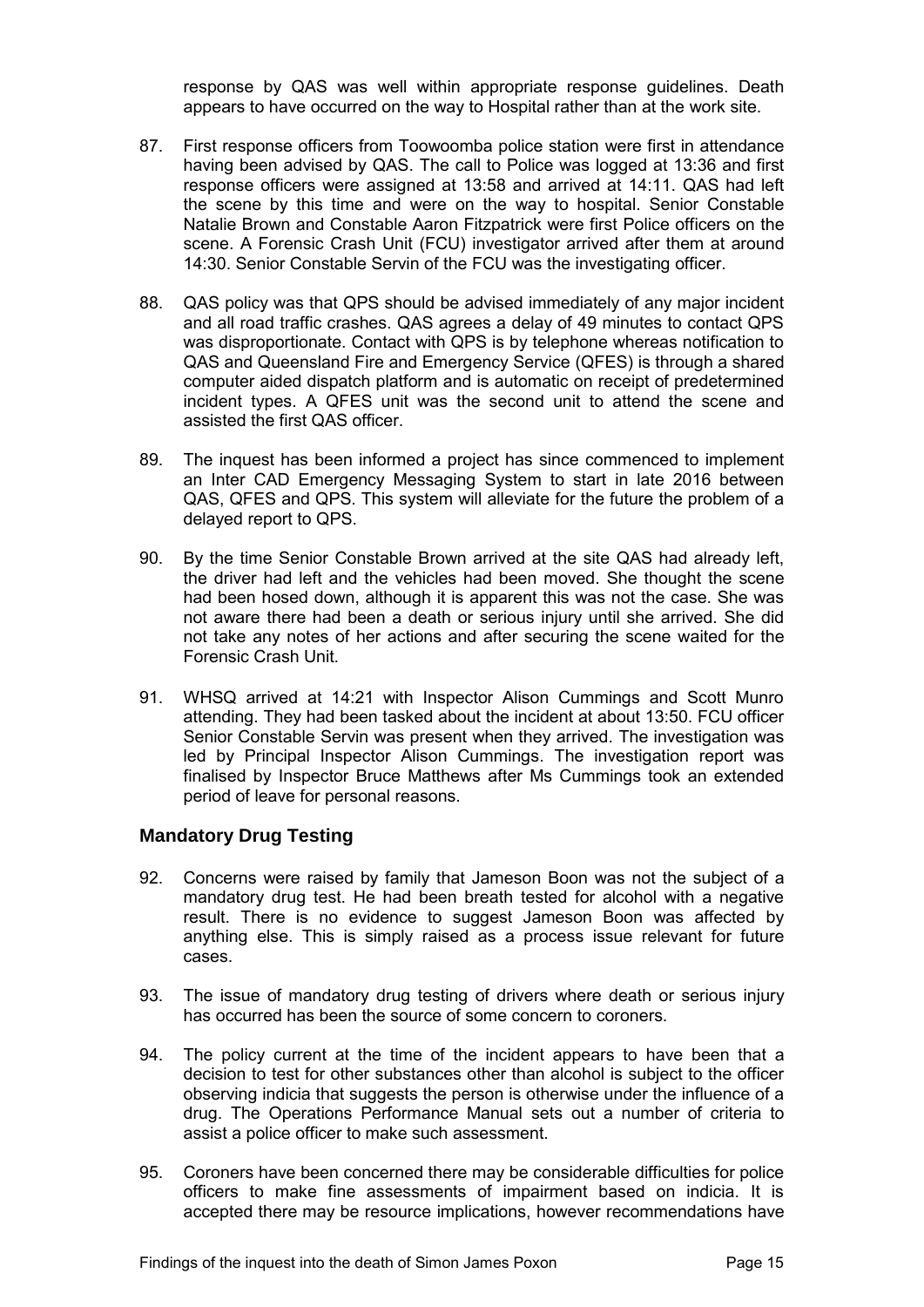been made by coroners that the Queensland Police Service ensure there is performed alcohol and drug testing of all potentially culpable surviving drivers involved in motor vehicle accident where serious injuries or death occurs.<sup>3</sup>

- 96. Since this incident there have been legislative changes introducing drug saliva testing.
- 97. The authority for police officers to require specimens of breath for breath test or specimens of blood for blood tests is based on the *Queensland Police Service Traffic Manual* and the *Transport Operations (Road Use Management) Act*  (TORUM)*.*
- 98. Section 80(2A) of TORUM provides that an officer may require a person to provide a specimen of breath for a breath test or a specimen of saliva for a saliva test or both where a motor vehicle was involved in an incident resulting in injury to or the death of any other person on a road or elsewhere if the police officer suspects, on reasonable grounds, such person was driving the vehicle at the time of the incident.
- 99. Under section 80(8) where those tests are positive a police officer may require the person to provide a specimen of breath, saliva or blood for further analysis.
- 100. It is apparent from a QPS perspective there have been a lack of qualified drug testers to ensure saliva tests occurs at all incidents. In an earlier response to requests from QPS to respond to family concerns on this issue, it was stated that there was an expectation that training of FCU officers was being attended to in the first half of 2016 so that FCU officers were able to conduct roadside drug tests of uninjured drivers involved.<sup>4</sup> Otherwise, although FCU officers could request a *Random Drug Testing Unit* to attend, depending on the location of the incident and the availability of the specially trained drug testing officers, this at times may not occur.
- 101. That training expectation may now be uncertain. QPS are still considering if all FCU personnel should be drug test trained and there are a number of considerations to be rationalised including the benefit if an FCU officer does a drug test at a serious crash and if it is positive the FCU officer will be required to leave the scene, the further test requires two officers, consideration of priority blood testing and trainer resources.
- 102. In order to be clear and to place the position beyond any doubt I intend to recommend to QPS as I have previously that sufficient resources and training are made available to ensure there is alcohol and drug testing of all potentially culpable surviving drivers involved in motor vehicle accidents where serious injuries or death occurs.

# <span id="page-17-0"></span>**Prosecution Decisions**

#### <span id="page-17-1"></span>**General Principles**

103. One of the issues raised for the inquest was the basis for decisions about prosecution actions taken by WHSQ and QPS. There is a long-standing principle that, generally speaking, the exercise of the executive's decision whether to prosecute or not is not susceptible to judicial review.

#### Findings of the inquest into the death of Simon James Poxon Page 16

 $\overline{a}$ <sup>3</sup> Recommendation of Coroner Lock in Inquest into the death of Roslyn Law, 1 March 2012; Recommendation of Coroner Previtera in Inquest of the deaths of Brett McKenzie, Abigail Ezzy, Nicholas Nolan & Maxwell Thorley, 3 April 2012

<sup>4</sup> Exhibit B15 QPS response to family concerns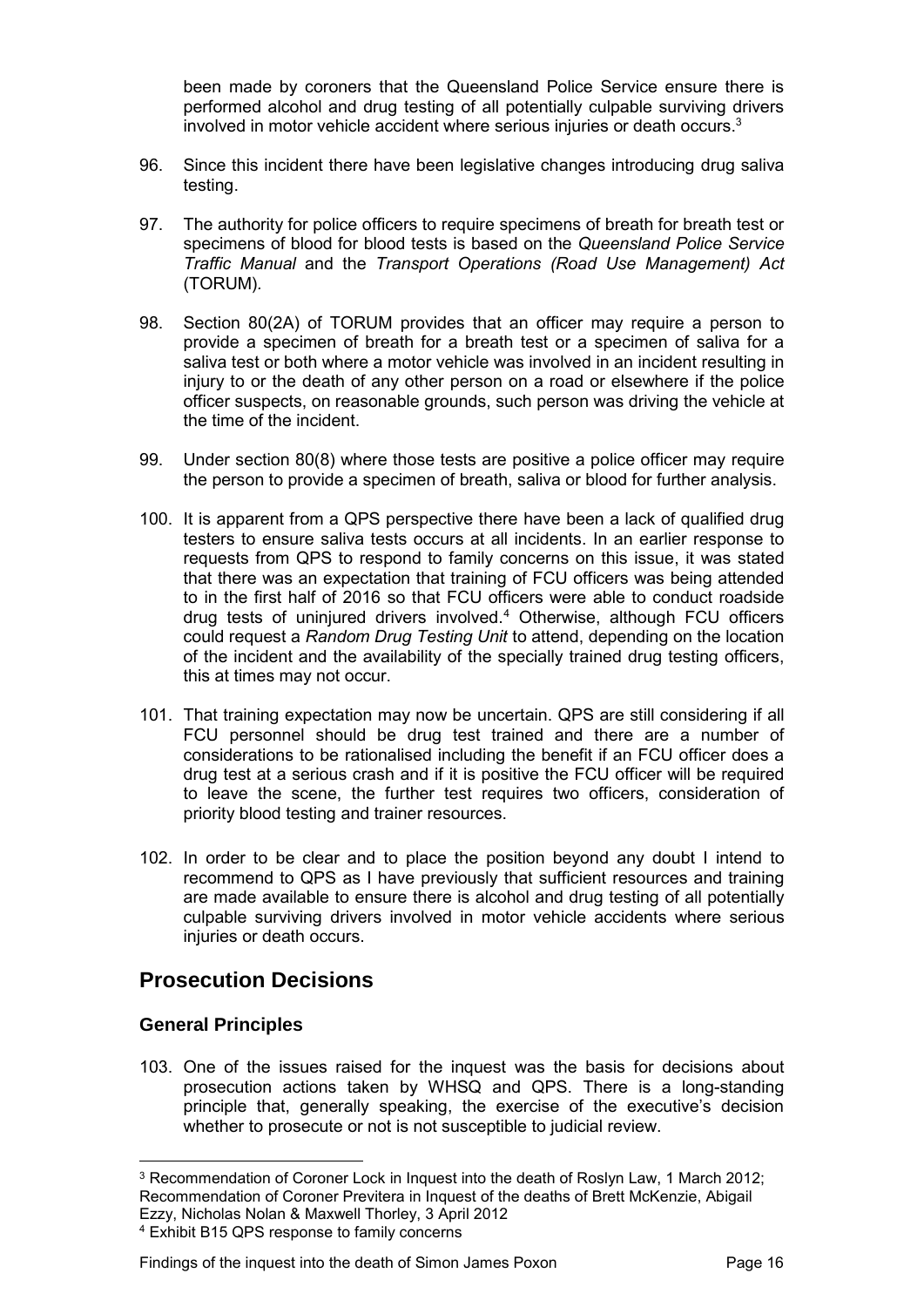- 104. The question whether a coroner can investigate the reasoning of a decision not to prosecute pursuant to section 45 of the Act, and/or comment on a decision not to prosecute pursuant to section 46 of the Act, was the subject of a decision of the Supreme Court of Queensland in *Goldsborough v Bentley*4] QSC 141.
- 105. The general principle established by that case is that a coroner does have the power to investigate at inquest, and comment upon, a decision whether or not to prosecute an individual or entity in connection with the death, including any policy basis for this decision, provided any findings or comments do not include any statement that a person is or maybe guilty of an offence or civilly liable for something.
- 106. At the pre-inquest hearing conducted on 19 January 2016 it was agreed by those appearing including for WHSQ that the basis for decisions about prosecution actions, was capable of being added to the issues to be determined at inquest. I determined that a coroner could not investigate or comment upon decisions about whether an appeal should be lodged on any sentence.
- 107. A secondary issue was raised during the course of the inquest as to whether I should receive submissions from the legal representatives of possible affected parties as to whether I should exercise my duty to refer any person or organisation under section 48 of the *Coroners Act* 2003 ("the Act") and further whether any decision to refer or not to refer should be recorded in my published decision arising from this inquest.
- 108. I published my decision that it is my view proper for submissions to be received by Counsel Assisting and those potentially affected by a referral and that the decision of the coroner in that regard could be set out in any written decision. My decision and reasons are attached to this finding as Annexure A.

#### <span id="page-18-0"></span>**QPS investigation and prosecution decision**

- 109. An examination of the various equipment identified was made by FCU and WHSQ. The equipment had been moved from their relative positions at the time of the incident so that first aid could be administered before the arrival of QPS or WHSQ. No criticism is made of this decision even though it compromised the scene for later forensic examination. The effective ability to provide first aid and the safety of those providing first aid is always paramount.
- 110. It was not until 13 March 2013 that the knuckle boom and Hino bucket truck were placed approximately in the positions they were at the time of the incident. At the time of this inspection officers Alison Cummings and Scott Munro from WHSQ as well as Senior Constable Servin from QPS were in attendance.
- 111. A mechanical inspection of the Hino bucket truck by QPS mechanical inspectors found no defects, which would have contributed to the cause of the incident and the bucket truck vehicle was in a satisfactory mechanical condition. Inspection noted the singular reverse light and reversing beeper on the Hino bucket truck was functional.
- 112. There was no reversing camera fitted to the Hino bucket truck. The investigators, when sitting in the driver's seat as the vehicles were placed at the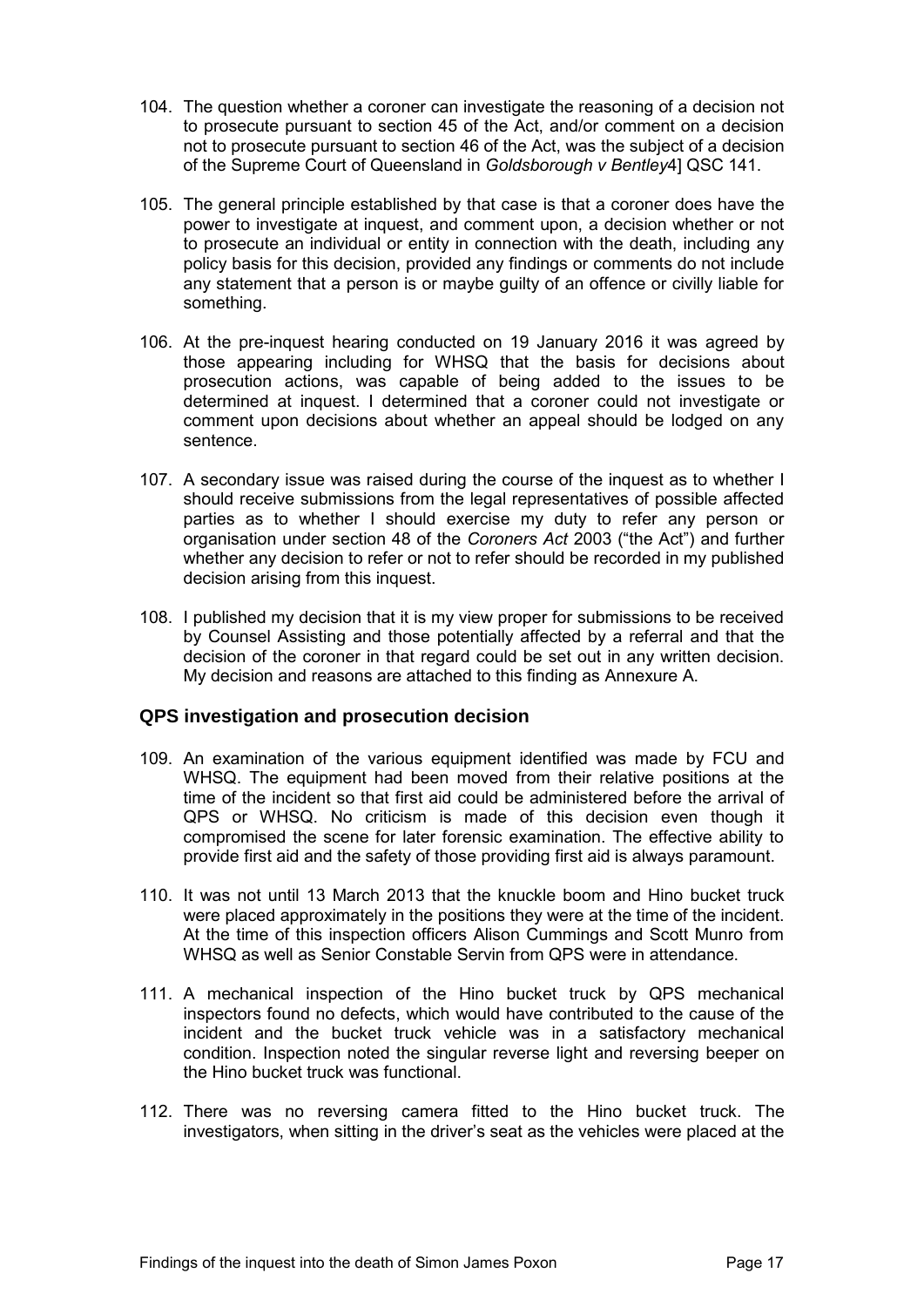reconstruction<sup>5</sup>, said the knuckle boom could not be seen due to the tower and bucket on the back of the Hino bucket truck.

- 113. Senior Constable Servin told the inquest that he believed the matter was more a concern for a WHSQ prosecution. Arguably this approach by Senior Constable Servin impacted on the subsequent investigation and could have impacted on his consideration of the evidence and prosecution decision.
- 114. Mr Peter Matthews, Director, Legal and Prosecution Services of WHSQ noted that QPS did not charge Jameson Boon with any offence and considered that, on the available facts it was also equally open for QPS to initiate a charge against Jameson Boon. In a prosecution notification signed by Mr Matthews he noted that "*in this case it may have been a better result had the Queensland Police Service investigated and considered enforcement action under either the criminal code or transport operations legislation if relevant. The incident, although falling into jurisdiction under the WHS Act, appears more appropriate to police investigation and enforcement. It was considered that the QPS showed little interest and took the more simplistic approach of identifying the matter as purely "workplace related" and referred it to WHSQ."*
- 115. Senior Constable Servin says he considered charges of dangerous driving and due care and attention charges and was of the view there was insufficient evidence for either. As well, Senior Constable Servin's report to the coroner noted he was of the opinion that Sherrin Rentals had not provided suitable training for Jameson Boon in the safe operation of vehicles within the work yard.
- 116. Senior Constable Servin then also made the surprising remark at the inquest that he regarded the report to the coroner as somewhat of a "safety net" for him on whether the correct decision had been made. That approach clearly is not supported by an underlying policy forming the basis for the *Coroners Act 2003* by separating from coroners altogether, the functions of determining criminality.
- 117. It is quite evident that Senior Constable Servin formed a view early on that the driver should not be charged and the fault lay with the employer. QPS are always the lead agency where a death occurs yet much of the responsibility for gathering of information was left to WHSQ. Senior Constable Servin did not obtain any versions from witnesses that day at the scene. Many of the statements were taken some months later. Hence, when Jameson Boon was interviewed, Senior Constable Servin did not have other versions to put to Jameson Boon. Senior Constable Servin appears to have delegated responsibility to WHSQ to map and reconstruct the scene, to take any measurements and to obtain the CCTV footage on the basis the area was a workplace and not a road. In fact these were matters that should have been attended to by Police.
- 118. Senior Constable Servin agreed that by 8 March 2013 when he took a statement from Jameson Boon, he had already formed the view there was insufficient evidence to charge him, hence the interview took the form of a statement rather than a recorded Record of Interview.
- 119. In his evidence Senior Constable Servin placed a lot of weight on the fact the incident occurred on private property and not a road related area, even though offences of dangerous operation and due care and attention can occur in "a place" and are not limited to a road.

 $\overline{a}$  $^{\rm 5}$  The CCTV footage may support a suggestion the bucket truck was not directly in front of the knuckle boom and was a little to one side, thus possibly giving some view in the rear mirrors. I am unable to conclude this issue one way or the other.

Findings of the inquest into the death of Simon James Poxon Page 18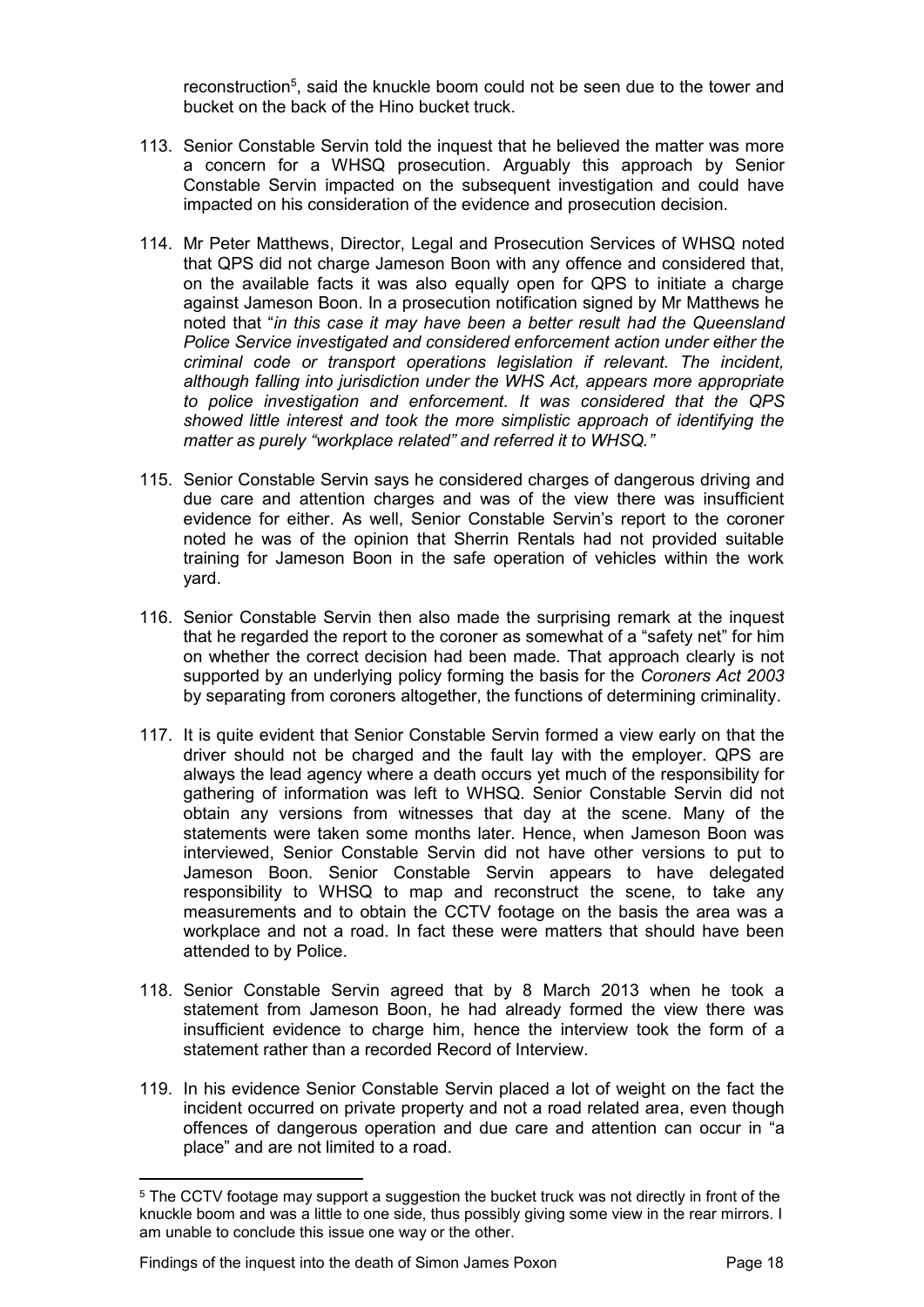- 120. The test for whether a particular driving offence has been made out relates to the manner of driving. In this case it appears from the above that Senior Constable Servin may have approached the decision to prosecute or not, by taking into account an extraneous criteria being the alleged deficient training by the employer. For that reason alone I will be referring the information received in the course of this coronial investigation to the Director of Public Prosecutions for its consideration. In doing so I make it clear there is no finding of any criminal culpability. The threshold for referral is a low one.
- 121. There was in place no formal review process for prosecution decisions being made by Forensic Crash Unit officers. FCU officers individually had developed a number of informal approaches utilising mentors or speaking to other officers. The law in relation to identifying the relative limits for where charges of driving without due care and attention and dangerous operation starts and ends, is notoriously difficult and complex. In my experience the decisions are often confounding for victim's families.
- 122. Counsel representing the family appropriately did not make any submissions on the issue of referrals but did provide some useful information concerning the law on the relevant driving offences, to bring some context to the difficult decisions that officers need to make. It is quite complex. I was provided with an analysis of the law contained in the December 2015 edition of Hearsay, the Journal of the Bar Association of Queensland. <sup>6</sup>The writer of that article proposed that "in order to achieve the uniformity in the exercise of discretion there needs to be a policy direction. Section 11 of *Director of Public Prosecutions Act 1984,* empowers the Director to furnish guidelines to the Commissioner of the Police Service with respect to prosecutions in respect of offences." This may be one avenue that can be considered by the Director if it has not already been done.
- 123. As well, the Commissioner of Police should also consider whether some form of a formal/informal review process, of these difficult decisions should be set up to provide oversight and support to those officers in making these difficult decisions. I understand such a review process would receive support from Forensic Crash Unit officers and they may be best placed to assist in determining how such a review process would look.<sup>7</sup> Acting Senior Sergeant Nicole Fox of the Brisbane Forensic Crash Unit gave evidence at the inquest that there have been some changes to the review of such decisions, and the policy is that a FCU report does not leave the station until it has been overviewed by senior officers. As well, all FCU officers now come under one command. Acting Senior Sergeant Fox advised there had been informal discussions about a Panel Review process, which she said was great in theory but would require resources.

#### <span id="page-20-0"></span>**The Queensland Ombudsman Workplace Death Investigations report**

124. In September 2015, the Queensland Ombudsman published his report on workplace death investigations.<sup>8</sup> The Ombudsman's investigation analysed 20

 $\overline{a}$ 

<sup>6</sup> Hearsay, Issue 74, December 2015 *"When does driving without due care and attention become dangerous"* 

<sup>7</sup> As a matter of transparency, shortly after the inquest concluded, I raised this issue at a conference of Forensic Crash Unit officers from around the State when I was invited to. provide a short address on a number of matters of mutual interest to FCU and coroners and I raised this general proposition.

 $^8$  Exhibit G1, *The workplace death investigations report–an investigation into the quality of work place health death investigations conducted by the Office of Fair and Safe Work Queensland*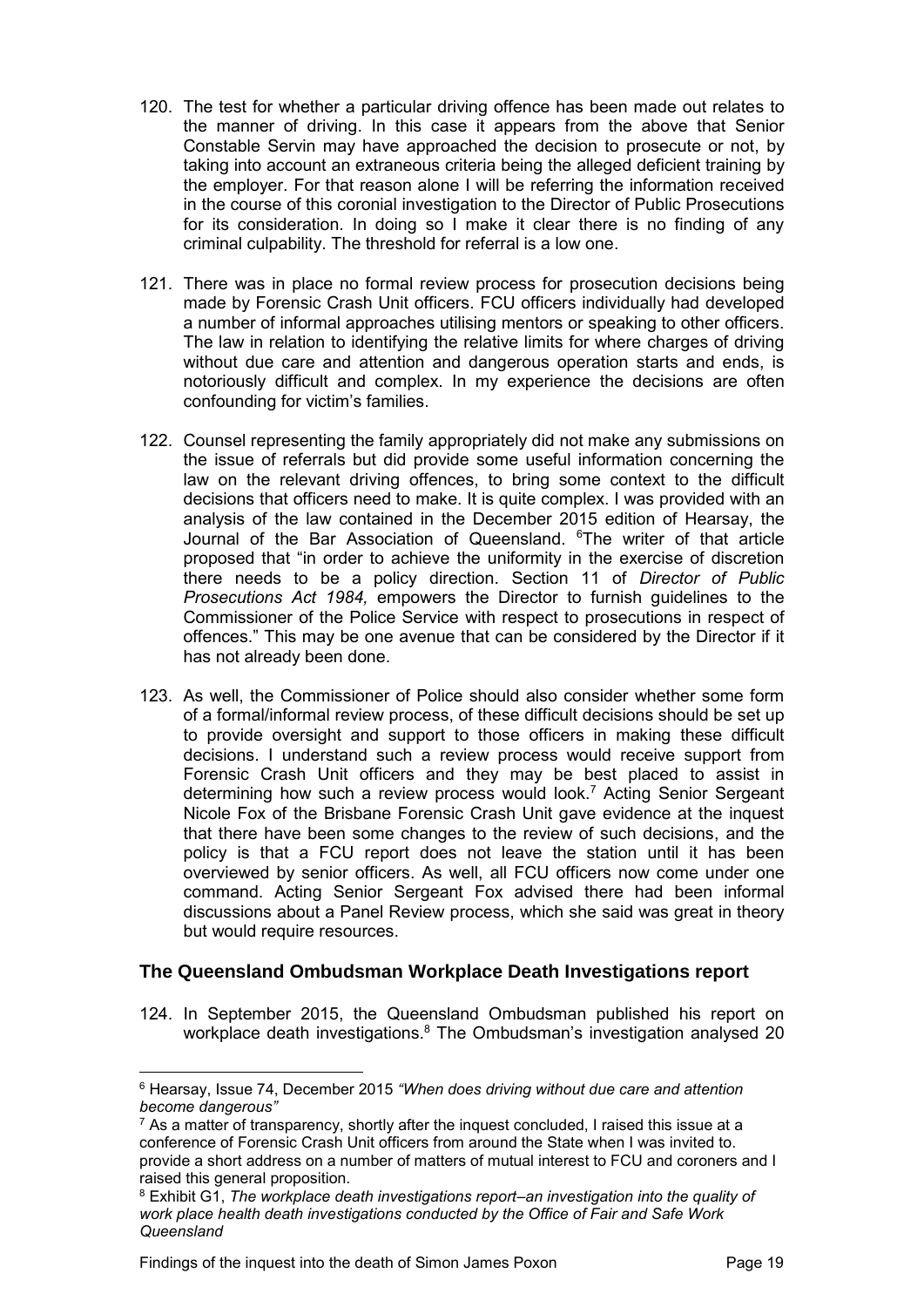workplace death investigations which occurred between 1 January 2012 and 30 June 2013. This occurred in the context of the Queensland Ombudsman receiving complaints regarding the quality of investigations by WHSQ into serious workplace incidents.

- 125. The investigation identified both positive and negative features of workplace death investigations undertaken by WHSQ. The processes for notification and referral, triage, responding to a workplace death and additional investigation activities were assessed as generally appropriate. However, deficiencies were identified in investigation planning, issue identification and evidence gathering, and the sufficiency of advice provided by legal officers to support prosecution decisions.
- 126. It is not intended to refer to all of the opinions reached by the Ombudsman in the report as many of these relate to liaison and communication with next of kin. These issues have been the subject of consultation with advocacy groups, WHSQ, government stakeholders and various processes have been put in place to address some of those concerns.
- 127. The report did conclude that investigative planning by WHSQ was inadequate, often of a poor quality and contributed to unsatisfactory investigations, and the regulatory outcomes in many of the investigations reviewed. It also considered that case management of many investigations reviewed was inadequate and record-keeping did not demonstrate the case management processes that had occurred in many cases. Timeliness in completing some investigations were also considered poor.
- 128. The report also noted that memorandums of advice prepared by legal officers did not provide clear and sufficient reasons to allow the Director, Legal and Prosecution Services, to make an informed decision about whether to commence a prosecution.
- 129. The report relevantly found that in one case there was no evidence of any information sharing or collaboration by police and WHSQ regarding the investigation of workplace deaths occurring in a serious traffic incident.
- 130. Fifteen recommendations were made for consideration by the government.
- 131. It is against that background and context that I will consider the WHSQ investigation and its prosecution decisions. I also consider the evidence referred to earlier concerning training and induction of Sherrin Rentals employees and evidence concerning Jameson Boon's competency.

#### <span id="page-21-0"></span>**WHSQ investigation and prosecution decisions**

#### <span id="page-21-1"></span>**Identification and management of the risk of persons being struck by vehicles or machinery at the workplace**

132. The *Workplace Health and Safety Act 2011* requires that all people are provided with the highest level of health and safety protections from hazards arising from work, so far as is reasonably practicable. The primary duty of care rests with the business or undertaking, in this case that was clearly Sherrin Rentals Pty Ltd. While at work, workers have a duty to take reasonable care for their health and safety as well as that of others who may be affected by their acts or omissions.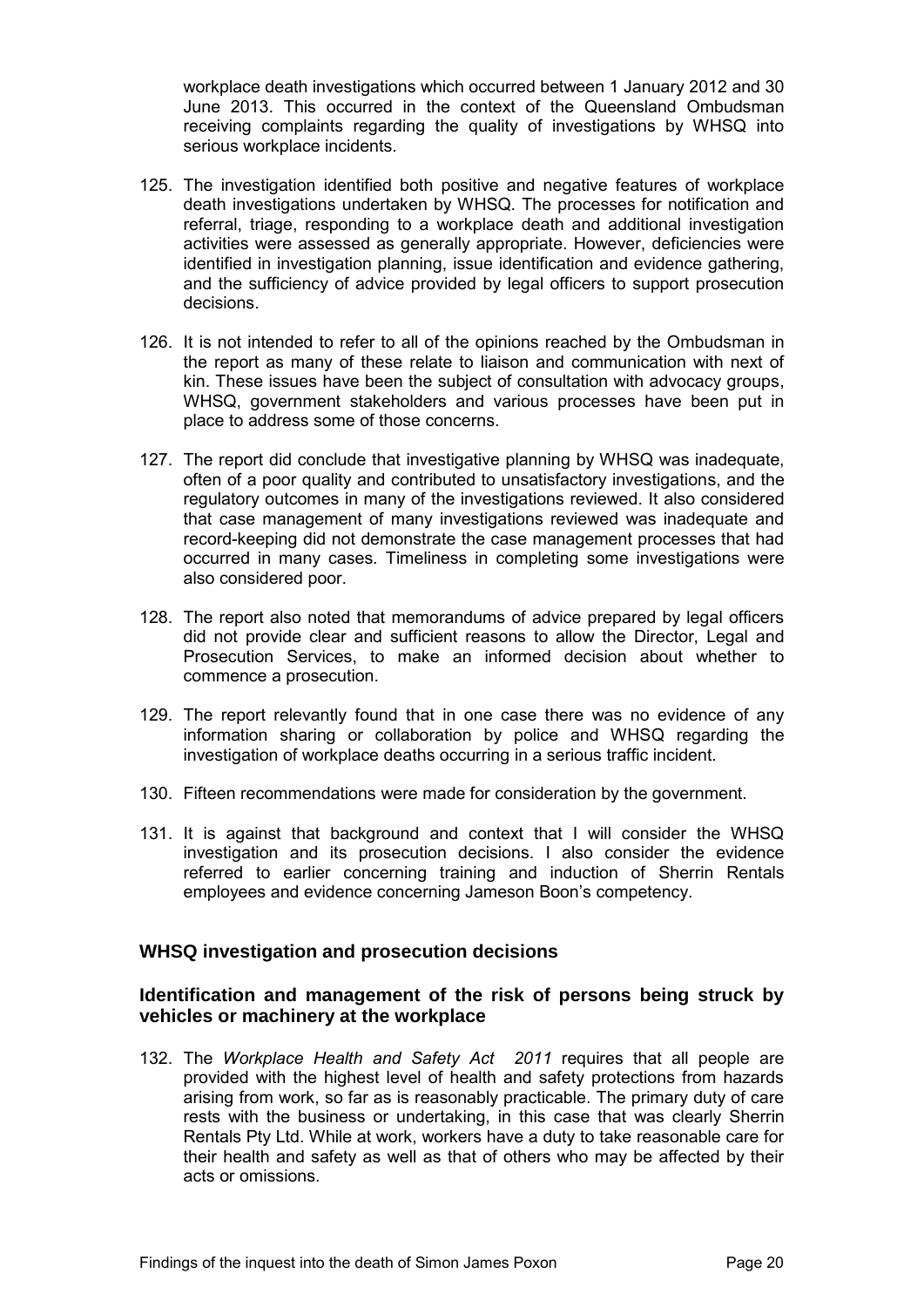- 133. WHSQ received a copy of the FCU report and statements taken of witnesses. They also conducted a number of interviews with witnesses who had given statements to QPS.
- 134. WHSQ investigators identified that the hazard requiring management at the workplace was *"powered mobile plant being moved in and around the yard in areas shared by pedestrian workers".*
- 135. WHSQ found that the risk that may result from the hazard was "*the risk of bodily harm, or grievous bodily harm or in this case, fatal injuries to workers at the workplace, including the risk of a worker being crushed between items of powered mobile plants."*
- 136. The identified plant being the knuckle boom and Hino bucket truck were registered to the company Sherrin Rentals Pty Ltd. WHSQ found that the company owed a primary duty of care and Jameson Boon also held a duty of care as an employee.
- 137. The risks to health and safety from the hazard of powered mobile plants are highlighted in the *Workplace Health and Safety Regulation* 2011 and the *Plant Code of Practice 2005.* Sections 214 and 215 of the regulations makes specific reference to managing the risk of plant colliding with any person or thing and must also ensure that the plant has a warning device to warn persons who may be at risk from the movement of the plant.
- 138. Section 5.8.1 of the Code makes specific reference to reversing powered mobile plant, in that all powered mobile plant should be fitted with a warning device such as a reversing alarm and/or flashing Amber light. The Code makes specific reference to the dangerous activity of reversing powered mobile plants.
- 139. The Code notes that due to noise and activity on the work site, it could be difficult for workers to see a reversing vehicle or hear the reversing alarm. A risk assessment may indicate that a spotter should be appointed who was responsible for directly observing both vehicles and personnel movement within the working zone. The Code also states that mobile plant should not be reversed if it is practicable to drive a vehicle forward.
- 140. A record of interview under coercive powers was conducted with the general manager Grant Sherrin. The interview was concluded after 25 minutes. WHSQ was also provided copies of employee documentation and the Company Policy manual. Grant Sherrin stated that Sherrin Rentals did not have a specific risk assessment for the moving of plant or vehicles at the depot, other than it was general practise and everyone was aware of the zones in which equipment should be manoeuvred onsite. There were no exclusion zones around the refuelling area. There was no documented traffic management plan for the site. There is one now.
- 141. When asked about the spotter policy Grant Sherrin said it was simply that where it is necessary that a spotter is required, that workers should seek assistance to have a spotter. Grant Sherrin was asked if a spotter should have been present on this occasion. He said he did not believe a spotter was required in the direction Jameson Boon was instructed to take. Grant Sherrin stated that Jameson Boon was directed to move the truck forward and in a direct line to the fence. There was no requirement for him to reverse the truck.
- 142. Mr Sherrin was not asked if the policy about a spotter was documented, although it is evident it had not been documented.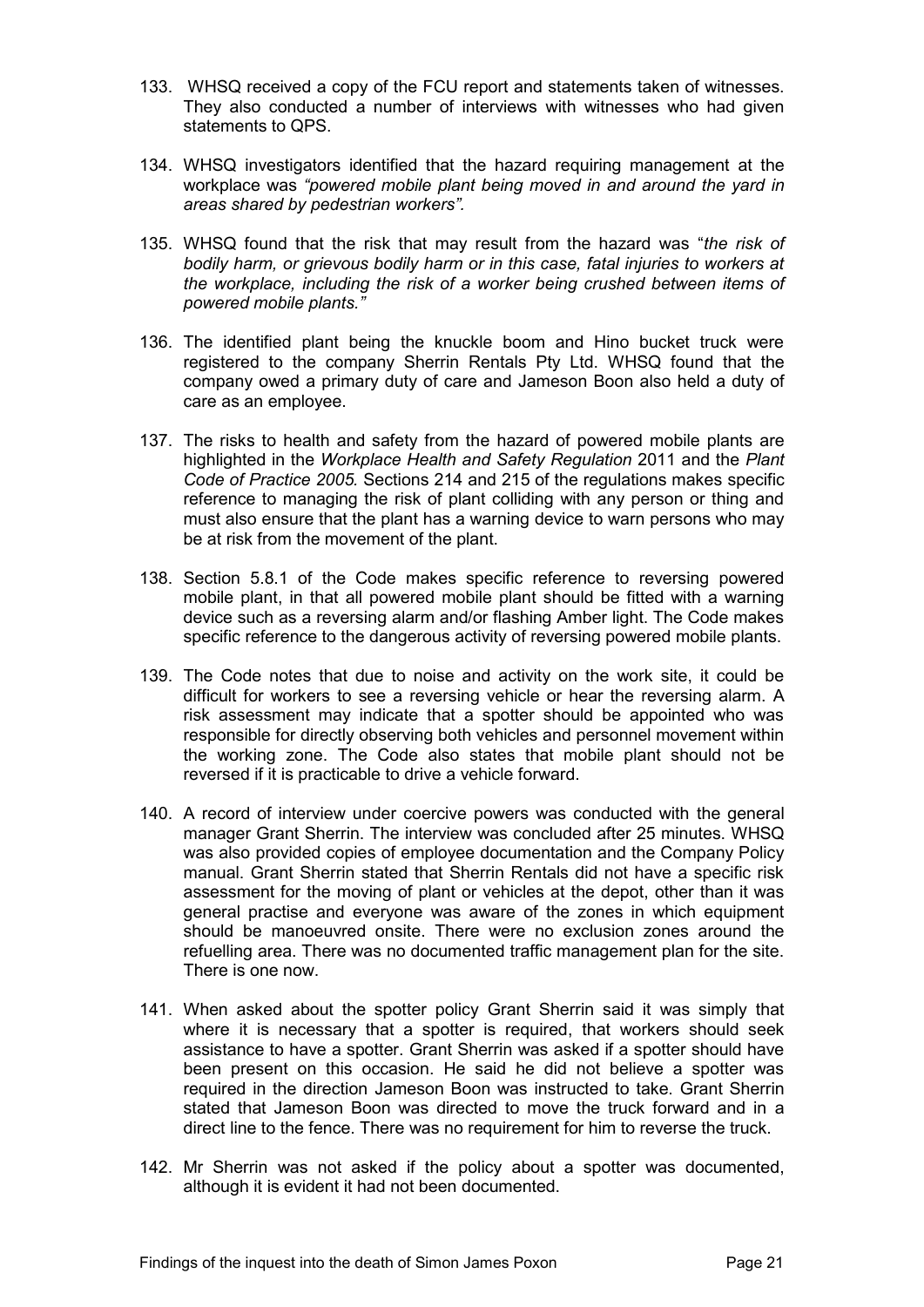- 143. Inspector Alison Cummings conducted the initial investigation until handing over to Inspector Bruce Matthews. Ms Cummings was questioned about what appeared to be little consideration given to whether there was a case to answer by Sherrin Rentals, and to examining Sherrin Rentals' policies in the context of their compliance with the *Plant Code of Practice*. Ms Cummings appeared to be unsure of the relationship and relevance of the *Plant Code of Practice*. Ms Cummings stated she was not going to investigate the company policies in a case where the facts and evidence of witnesses, concluded that Jameson Boon had simply backed into a worker.
- 144. Mr Bruce Matthews finalised the investigation and prepared a coronial report. He agreed that in relation to the induction of Jameson Boon he relied on the information provided by Grant Sherrin and the induction checklist. He agreed he did not go into any detail as to how the induction was carried out by Kevin Barry or to understand the quality of the induction. He stated he considered the incident was an act of an individual and any induction had not much to do with that.
- 145. Mr Bruce Matthews also did not consider that understanding the level of supervision provided to Jameson Boon was relevant to the investigation. Mr Matthews did not look into the workplace environment as it was not a potential causation factor, and not relevant to the individual act of Jameson Boon. Mr Matthews was asked if he assumed that having signed the induction checklist and being given the Company Policy manual, that this satisfied the employer's responsibilities under the Act. His response was that he was not able to say what happened in each case, but on face value there was no evidence to suggest otherwise. He stated on a number of occasions when questioned about why he did not explore with employees their knowledge of policies and Codes of Practice that he did not see the relevance given this was an act of defiance by Jameson Boon.
- 146. Mr Matthews stated that he did not have any information that gave concern that Jameson Boon could not operate the machinery, or that lack of training was contributory and that this was a deliberate reversal, as distinct to accidental.
- 147. WHSQ found that by his act of reversing the Hino bucket truck into the knuckle boom, Jameson Boon breached his duty to take reasonable care and this action adversely affected the health and safety of other persons, namely Simon Poxon. Further that he did not comply as he was reasonably able with the reasonable instruction given by Sherrin Rentals, namely to move the truck forward.
- 148. WHSQ noted that Jameson Boon had no history or prior convictions under workplace health and safety legislation, but had been given a verbal warning for attempting to load an item of plant onto a trailer without the use of a spotter to guide him.
- 149. Mr Peter Matthews is the Director, Legal and Prosecution Services of WHSQ. He approved the decision to prosecute Jameson Boon as well as approving private counsel to be briefed at any trial/sentence and the provision of opinion on the prospect of success of any appeal from the sentence imposed.
- 150. Consideration was also given at the time of commencing the drafting of the complaint against Mr Jameson Boon for a breach of s 32, as to whether a breach under s31 was available. It was determined the evidence was insufficient to prove the element of "recklessness" required under the WHS Act.
- 151. Mr Matthews stated a prosecution action was considered by the principal legal officer against Sherrin Rentals. Those considerations took into account whether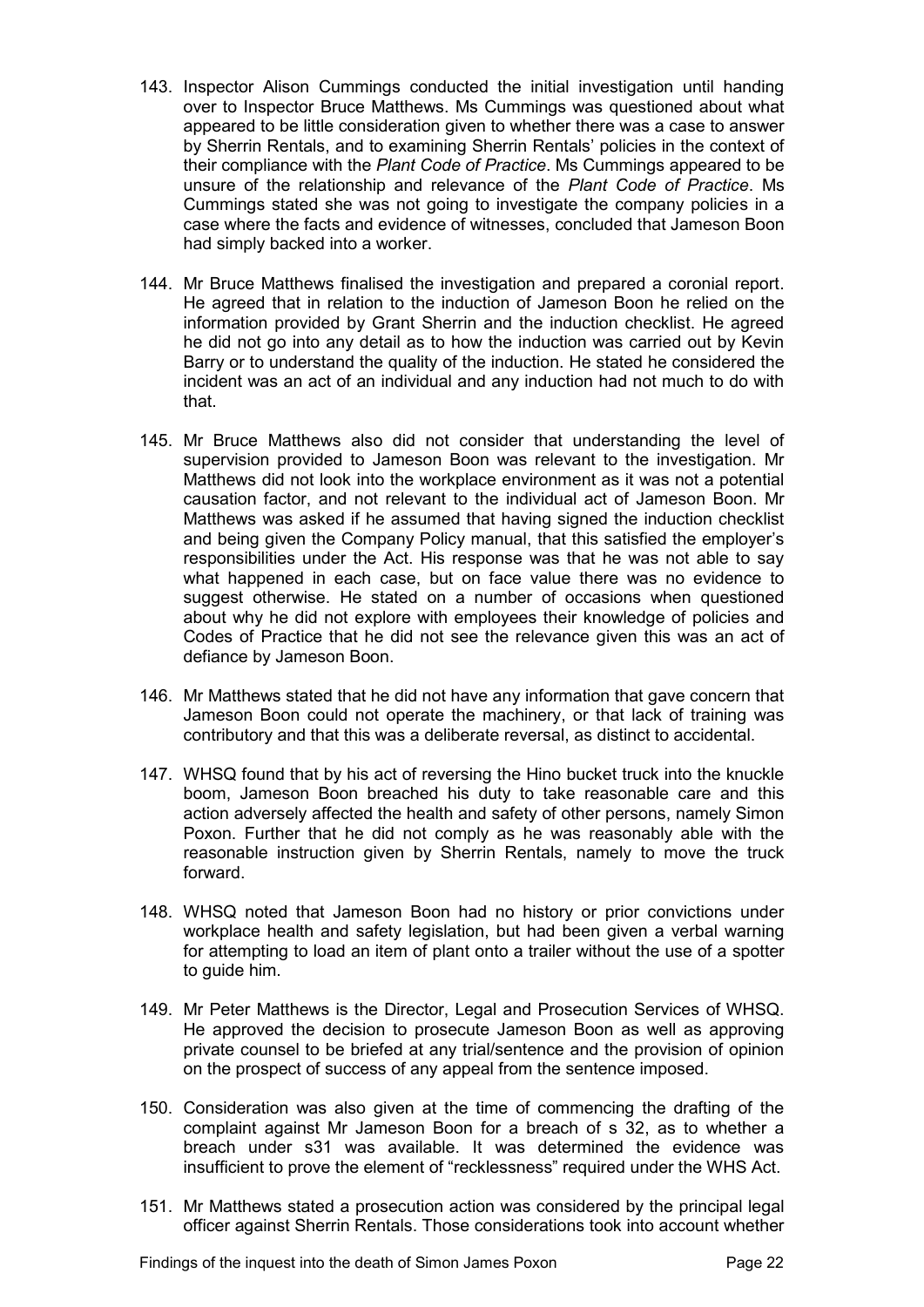there was sufficient evidence to charge a duty holder with an offence under s 31 and 32. The outcome of those considerations was that no further action be taken against Sherrin Rentals. It was conceded that internally there had been some discussions between officers from WHSQ and there had been some difficulty in making a recommendation as to whether Sherrin Rentals should be prosecuted.

- 152. It is evident in this case that there was consideration as to whether a prosecution against the company should be considered. A *Recommendation*  for Matter to be Prosecuted <sup>9</sup> recommending the company be prosecuted noted that an internal company guideline, provided minimum requirements for the safety of all drivers, which set out a number of factors including competency, licenses/tickets or certification, qualifications, and training. The Recommendation noted that Jameson Boon confirmed he did not have any license to operate the bucket truck but was required to drive the truck and others like it. It also provided that he had no training on that particular truck. In addition it suggested that Sherrin Rentals had previous knowledge that Jameson Boon's driving was not up to the appropriate safe standard and made reference to the warning given with respect to the use of a spotter. Ultimately this recommendation did not proceed. In fact a subsequent *Recommendation for No Further Investigation* submitted there was insufficient evidence to demonstrate beyond reasonable doubt that the company had a case to answer. This document repeats the issues raised in the earlier document but then considered some mitigating facts, which largely dealt with Jameson Boon's actions and which it was said were outside the control of the company.
- 153. Mr Peter Matthews stated that based on the material the decision to not prosecute was for the following reasons:–
	- a. Mr Jameson Boon was given an induction, part of which related to driving or moving of plant, hazard awareness (Hazard identification, assessing and managing risk), safe work procedure (including assessing and managing risk for each task);
	- b. Mr Jameson Boon had a mentor allocated to him and at the time of the incident his supervisor was on site;
	- c. Mr Jameson Boon was aware that the area behind the truck was a refuelling area and that he should have checked around the truck prior to reversing, if required;
	- d. Mr Jameson Boon was given a clear and simple instruction on how and where to move the truck;
	- e. There was no reasonable explanation as to why Jameson Boon reversed the truck;
	- f. It was reasonable for Sherrin Rentals to expect Jameson Boon to perform a simple task safely;
	- g. Mr Jameson Boon had moved equipment around the yard on many occasions and the movement of such equipment was part of his duties (although he had not driven this particular truck before);
	- h. Mr Jameson Boon did not ensure he had a spotter to assist him in contravention of warnings and further training provided to him;
	- i. Mr Jameson Boon had access to the company manual which dealt with safety when operating equipment.
- 154. After having considered all of the evidence, if issues (a) and (b) above were important matters to be factored into the decision to not prosecute, then I would have to say the investigation by WHSQ was insufficient to establish their veracity. The evidence in relation to Jameson's Boon mentor, supervisor and

 $\overline{a}$ 

<sup>9</sup> Exhibit B22.3 p5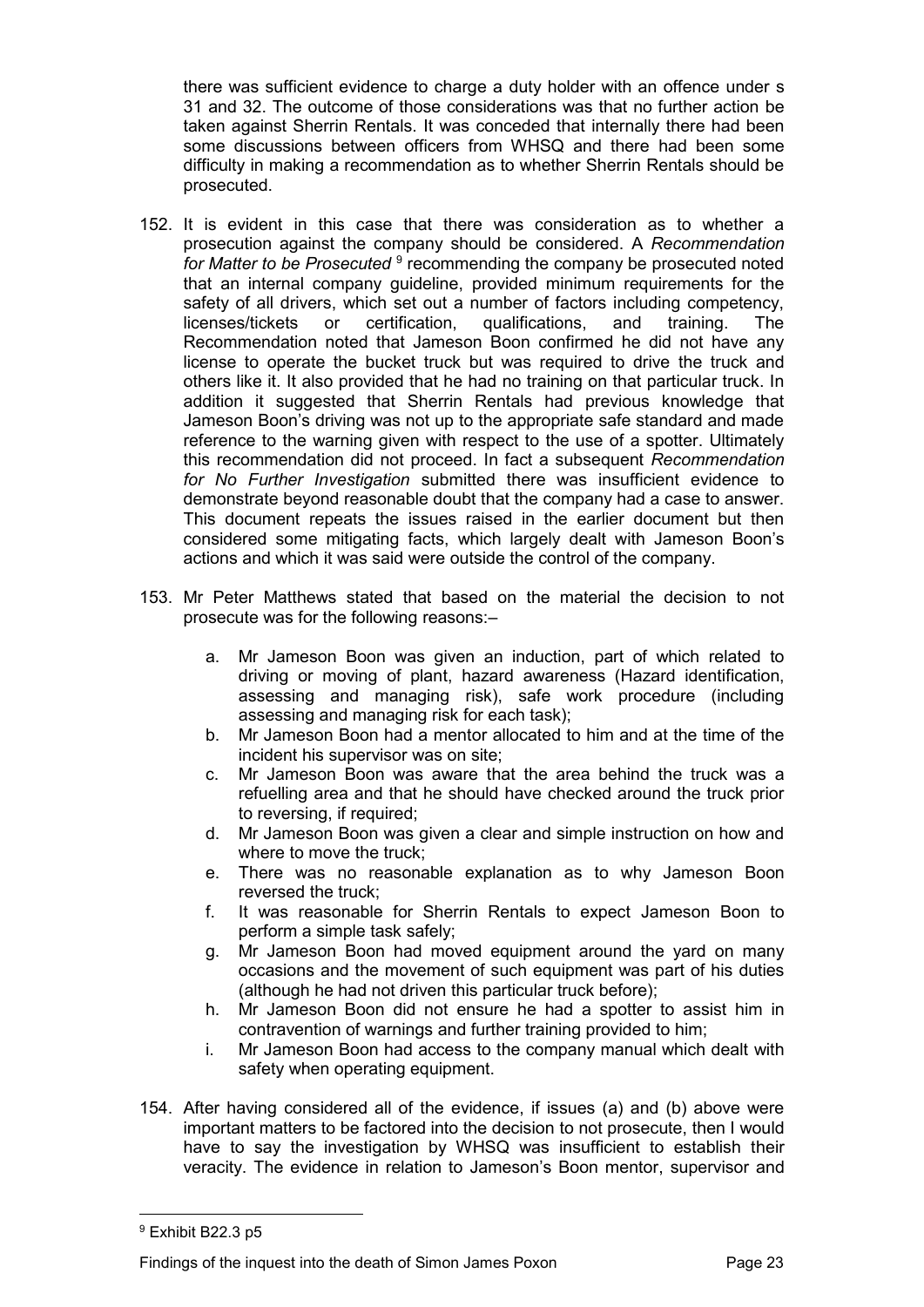supervision generally was uncertain at best, so how it could be factored in is unclear.

- 155. Of more significance is the induction process. The evidence does not establish that the induction process included a qualitative component which in fact related to *"driving or moving of plant, hazard awareness (Hazard identification, assessing and managing risk), safe work procedure (including assessing and managing risk for each task."* I accept inductions took place, and checklists were ticked off, but there is really no evidence that these matters were considered in the induction or any later training.
- 156. I accept WHSQ were hindered by Jameson Boon's reluctance to provide an interview, so the content and quality of the induction/training on *the hazards of driving or moving of plant* could not be explored with him. However, this does not seem to have been explored with other employees either, other than in a very cursory sense. I do not suggest there were in fact concerns about the induction process and there was something to be seen, because WHSQ just accepted the company's position and did not further investigate, let alone robustly. A more thorough investigation at the time may have found there was nothing for the company to answer and reason (a) was able to be made out.
- 157. At the same time factors (c) to (i) were more or less made out and on their own may have been sufficient to justify the decision to not prosecute. The instruction on how to move the vehicle may have been elevated to a level that I may have some uneasiness about, but I accept the instruction was given. I make it clear I am not critiquing the decision to not prosecute itself, but critique that part of the investigative process adopted in reaching that decision. I am not critical of Mr Peter Matthews in reaching his conclusion as he would have relied upon the advice of other legal officers. It is unreasonable to suggest he should read the whole of the evidence gathered in every investigation. That is why there are professional staff employed to review such matters and to advise him.
- 158. The inquest endeavoured to make some headway in gathering more evidence on the issues raised about induction and training. This was expectedly unsuccessful largely due to the passing of time reducing the reliability of memories. No further advantage would be reached in re-investigating those issues. I have considered the helpful submissions of Counsel for the company and WHSQ as well as Counsel Assisting submissions, and certainly agree that based on the evidence as it currently stands there is no basis to give information to WHSQ to reconsider the issue under s 48 of the *Coroners Act 2003*.

# <span id="page-25-0"></span>**Conclusions**

- 159. Simon Poxon's death was completely avoidable.
- 160. Investigations conducted by QPS and WHSQ came to different conclusions as to the relative responsibilities of the driver of the bucket truck and the employer for Mr Poxon's death, in the context of their respective legislative investigation responsibilities.
- 161. The QPS/FCU investigation was based around the premise the incident was primarily workplace related. Senior Constable Servin therefore delegated aspects of the investigation usually conducted by Police to WHSQ. The QPS investigation should have focused on a consideration as to whether the manner of driving was such that offences under the Criminal Code or transport legislation were made out or should be considered. In forming an opinion that the evidence did not support such consideration, Senior Constable Servin also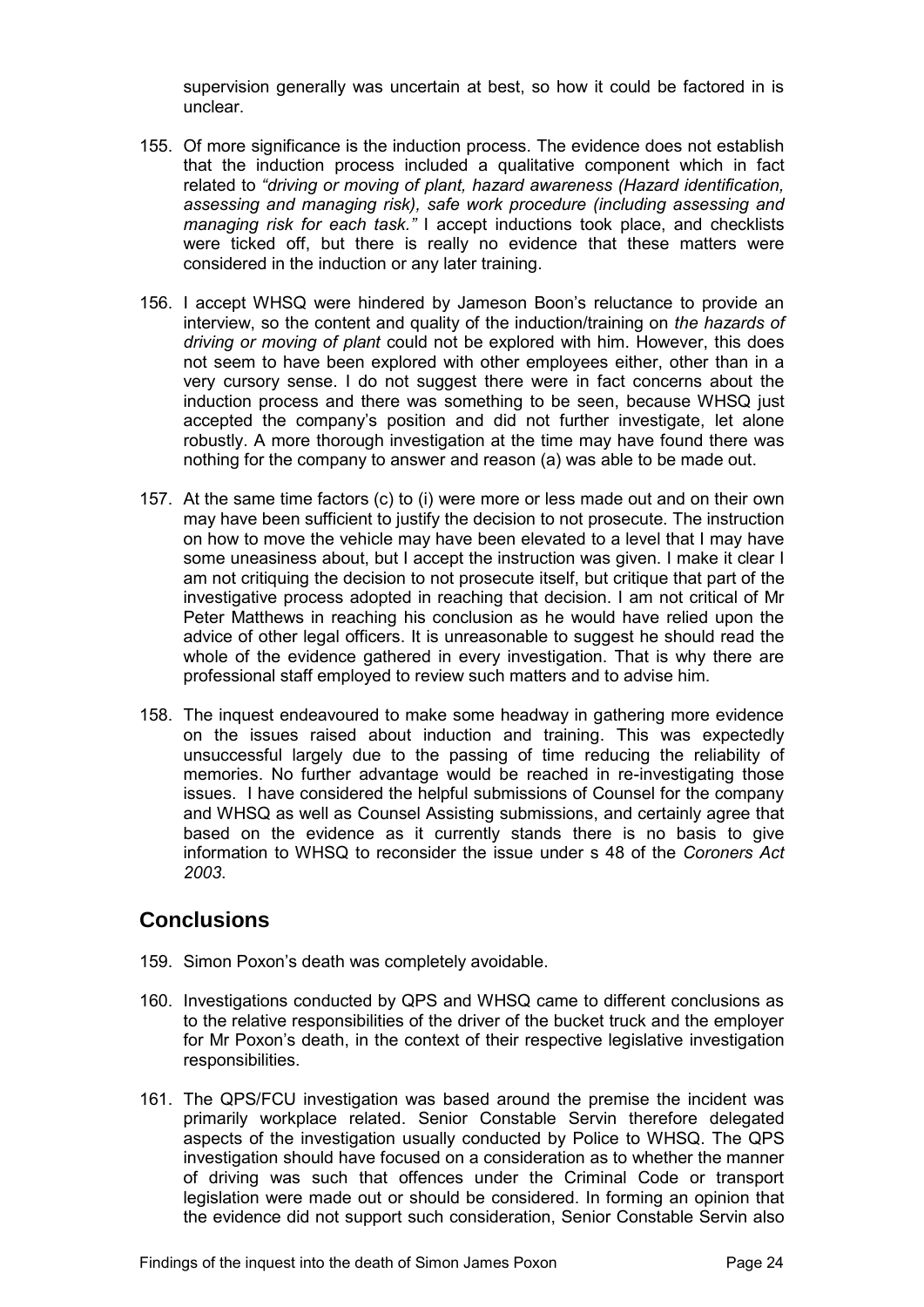concluded the company had not provided suitable training to Jameson Boon in the safe operation of vehicles within the work yard. There are two problems with that conclusion. Firstly, an objective view of the evidence gained by the QPS investigation could not conclude the evidence was clear or robust enough to be able to come to that opinion. Secondly, the lack of or quality of training may be an issue that could be raised in mitigation to charges brought, but training is not an issue that should be considered when examining the manner of driving, which should be the primary focus.

- 162. For that reason it is my view the evidence obtained relating to the manner of driving should be considered by the Director of Public Prosecutions. I make it clear that in coming to that conclusion I am not suggesting the evidence is sufficient to bring any charges. My referral power is based on a low threshold and is much lower than establishing a prima facie case or a finding there is sufficient evidence to ground a charge. As well, in this case there are clearly problems with aspects of how the evidence was obtained from the driver. The position is that it is simply not a matter for me to determine but for others to do so.
- 163. WHSQ did bring a charge under its legislation against the driver. WHSQ considered the evidence in relation to the company and concluded no prosecution would be successful against the company. I have found there were aspects about the WHSQ investigation, which accepted at face value an assertion by the company that the induction and training of workers included a component with respect to *driving or moving of plant, hazard awareness (Hazard identification, assessing and managing risk), safe work procedure (including assessing and managing risk for each task.* There was little if any further investigation testing that assertion. What a further investigation would have revealed at the time is somewhat speculative. Due to the passing of time memories have faded and in any event a further investigation may have made no difference to the outcome. Although the evidence from Mr Sherrin and Mr Hill did not imbue me with a lot of confidence, the evidence gathered in a further investigation may well have supported the assertion that the induction included that component. However, based on the evidence as it currently stands after the inquest, there is no basis to give information to WHSQ to reconsider the issue under s 48 of the *Coroners Act 2003*.
- 164. I have noted submissions from counsel representing the family concerning recommendations relating to amendments to the QPS Traffic Manual and to the QPS Operation Procedures Manual to reflect the legal tests that should be applicable in these cases. In my view issues relating to the legal tests applicable for charges laid under the Criminal Code or traffic legislation are best suited for consideration by the Director of Public Prosecutions in a guideline issued pursuant to s 11 of the *Director of Public Prosecutions Act 1984.* An informal approach to the Director's office by my office in the last few days notes this could be considered later in the year when the guidelines are reviewed.
- 165. I have also formed the view that some assistance should be provided to support FCU officers and others making decisions concerning these often complex factual scenarios. This could be in the form of a Review Panel or some other process, which I recommend be considered by the Commissioner of Police in consultation with FCU officers.

# <span id="page-26-0"></span>**Findings required by s45**

<span id="page-26-1"></span>**Identity of the deceased – Simon James Poxon**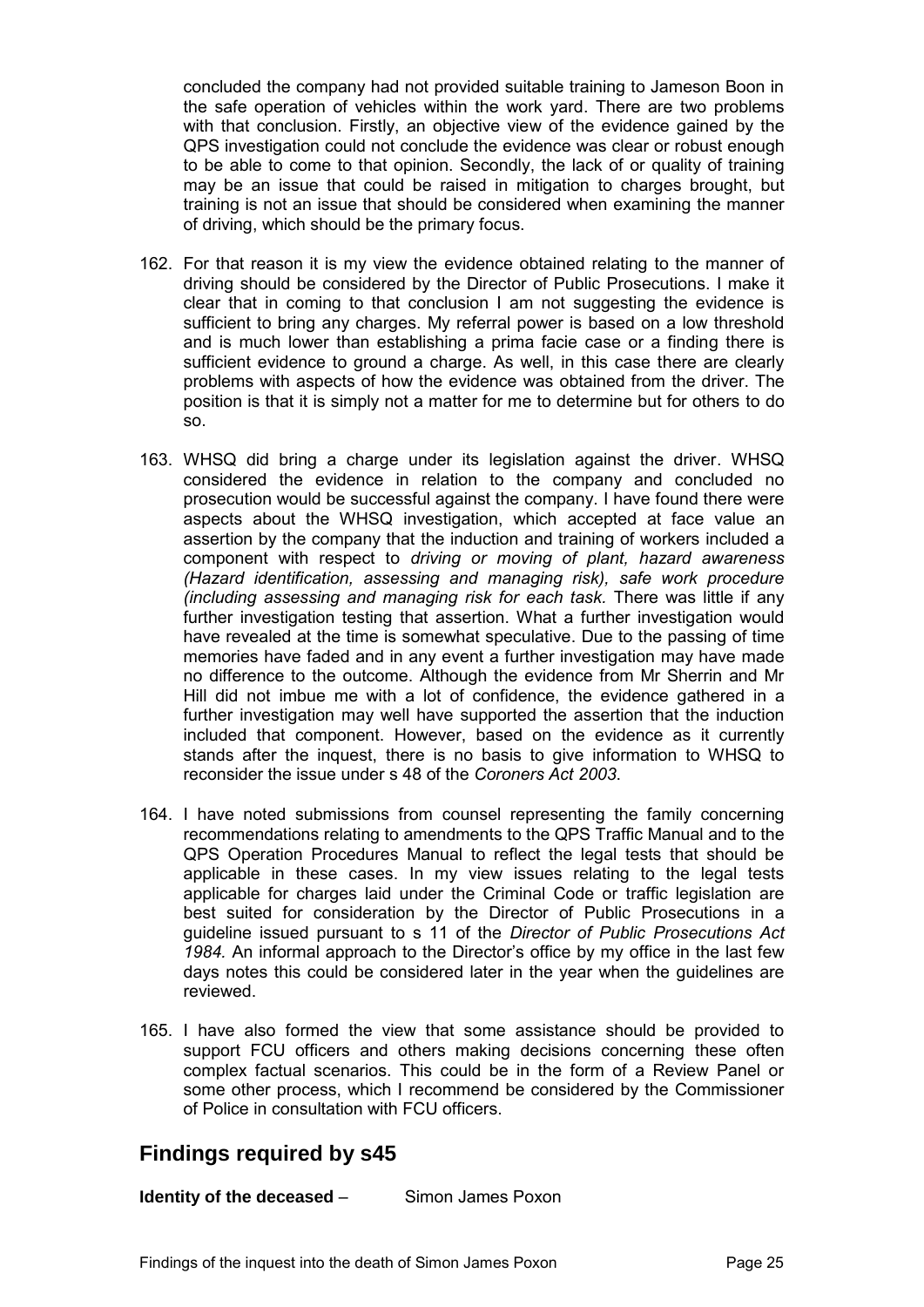<span id="page-27-0"></span>

| How he died $-$ | Simon Poxon was crushed between two pieces of<br>plant when one of those pieces of plant, a bucket<br>truck reversed into the other. The driver of the<br>bucket truck should have noticed the other piece of<br>plant and that two workers were standing<br>immediately to the rear of the bucket truck. The<br>driver should not have reversed without first<br>checking behind the bucket truck or utilising a<br>spotter. |
|-----------------|-------------------------------------------------------------------------------------------------------------------------------------------------------------------------------------------------------------------------------------------------------------------------------------------------------------------------------------------------------------------------------------------------------------------------------|
|                 |                                                                                                                                                                                                                                                                                                                                                                                                                               |

<span id="page-27-1"></span>**Place of death** – 17 Hillman Street TORRINGTON OLD 4350 AUSTRALIA

<span id="page-27-2"></span>**Date of death–** 26 February 2013

<span id="page-27-3"></span>**Cause of death** – 1(a) Hypovolaemic shock due to exsanuination from traumatic rupture of femoral artery & vein on both left & right side 1(b) massive groin injury involving fracture of pubic rami, severing of prostatic urethra, lower rectum & degloving injuries to genitals 1(d) crushing injury between two items of machinery

## <span id="page-27-4"></span>**Comments and recommendations**

I recommend to QPS that sufficient resources and training are made available to ensure there is alcohol and drug testing of all potentially culpable surviving drivers involved in motor vehicle accidents where serious injuries or death occurs.

It is recommended the Commissioner of Police consider, in consultation with Forensic Crash Unit officers, whether there should be some form of a formal/informal review process, including consideration of forming a Review Panel, to assist FCU officers and QPS officers generally in the making of prosecution decisions for driving offences of vehicles or plant under the Criminal Code or TORUM, and to otherwise provide oversight and support to those officers in making these difficult decisions.

It is further recommended that the Director of Public Prosecutions issue a guideline pursuant to s 11 of the *Director of Public Prosecutions Act 1984,* directed to the Commissioner of Police Service relating to prosecutions for driving offences of vehicles or plant under the Criminal Code or TORUM.

I close the inquest.

John Lock Deputy State Coroner BRISBANE 08 July 2016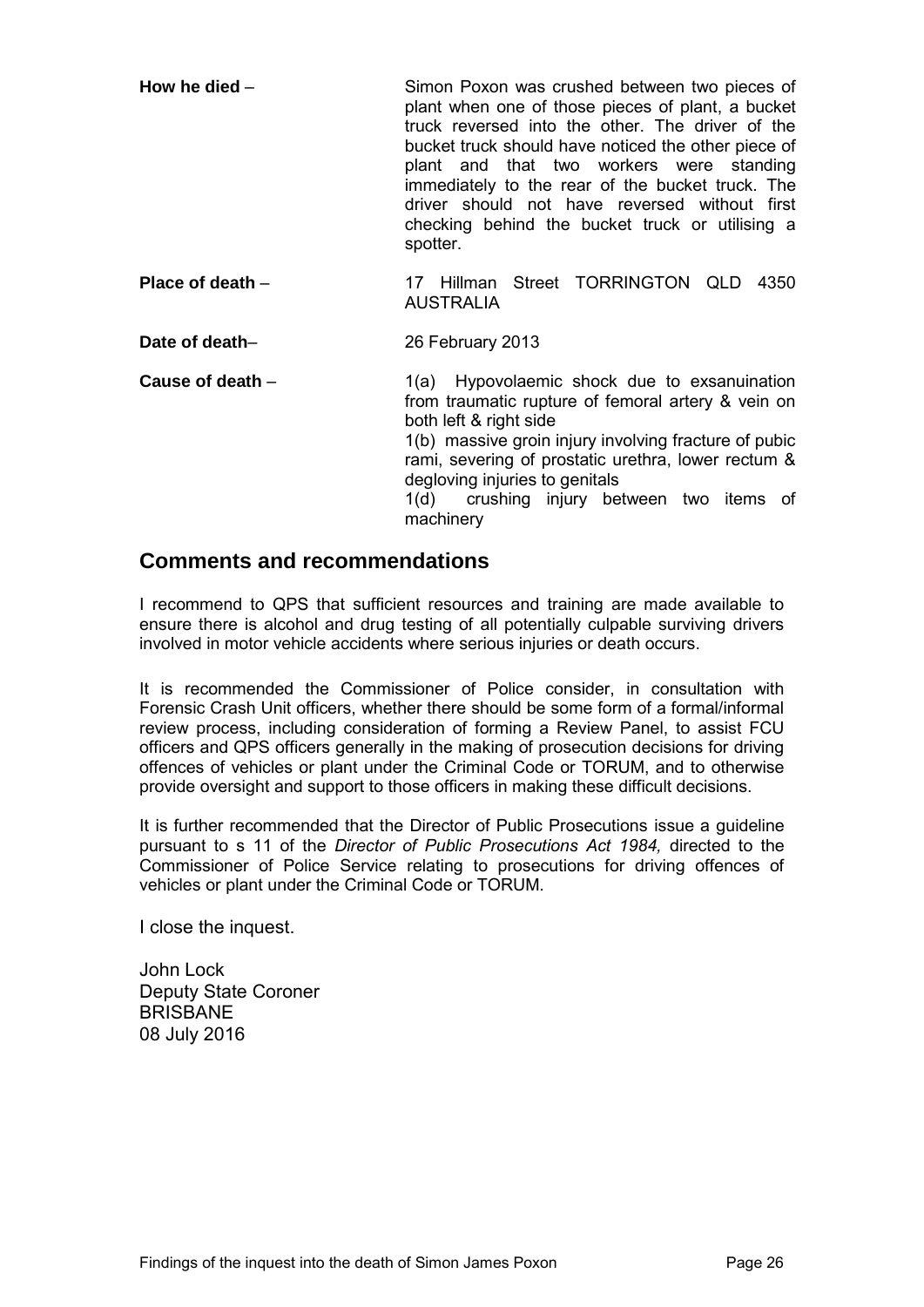# Inquest into the death of Simon James Poxon

#### Decision on s 48 referral

The issue for determination is whether I should receive submissions from the legal representatives of possible affected parties as to whether I should exercise my duty to refer any person or organisation under section 48 of the Coroners Act 2003 ("the Act") and further whether any decision to refer or not to refer should be recorded in my published decision arising from this inquest.

Section 48 essentially states, that if a coroner reasonably suspects that a person has committed an indictable offence from information obtained whilst investigating a death (not limited to an inquest) the coroner must give that information to the Director of Public Prosecutions (DPP), or for any other offence (and relevantly to this case under workplace health and safety legislation) to the chief executive of the department administering the Workplace Health and Safety Act 2011.

What constitutes reasonable suspicion is well established in the case law and it is considered to be a low threshold and certainly a much lower threshold than commenting on or forming a belief that a prima facie case has been established.

This duty or responsibility of the coroner to form a reasonable belief and make a referral in appropriate cases must be balanced by virtue of the prohibition contained in ss. 45 and 46 of the Act that a coroner may not make a statement that a person is or may be guilty of a criminal offence.

It was submitted there is a conflict in these provisions of the Coroners Act 2003 whereby, on the one hand a coroner can make a referral under s 48, and on the other must not make any comment or finding that a person is or may be quilty of a criminal offence. It was submitted that where a conflict appears these should be reconciled so far as is possible "by adjusting the meaning of the competing provisions to achieve that result which will best give effect to the purpose of and language of those provisions while maintaining the unity of all the statutory provisions."1

The submission followed that to reconcile these sections there should be no submissions received on whether or not a referral should be made and there should be no reference to the decision contained in any publically available written decision.

There is currently no Queensland case law directly on point referring to s 48 although there has been a single judge decision of the Supreme Court of Tasmania considering analogous legislation in Tasmania and Victoria. The conclusion reached in that decision is that coroners should not hear submissions from any party relating to the exercise by the coroner of similar referral powers nor make any reference to a referral in the written judgment.<sup>2</sup> This is distinct

<sup>&</sup>lt;sup>1</sup> See discussion on statutory interpretation contained in Project Blue Sky v ABA 194 CLR 355 at pp 381-382

<sup>&</sup>lt;sup>2</sup> R v Tennent; ex parte Jager, 9 TAS R 111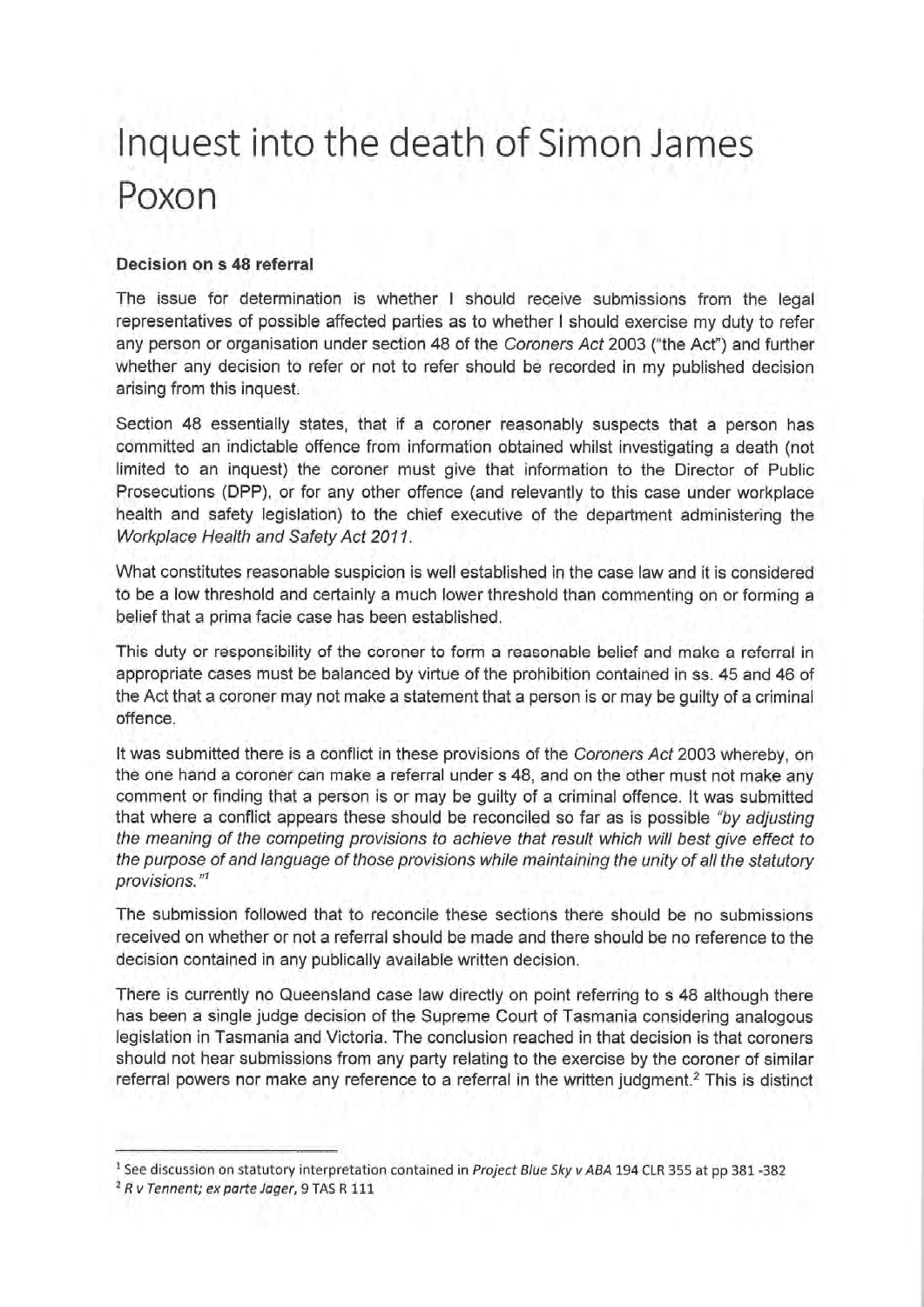from the right under the rule of natural justice of a person to address a coroner where a potentially adverse finding may be made against them.<sup>3</sup>

There has been discussion in case law to the effect, that a referral by a coroner to a prosecuting authority is not a decision which affects legal rights or interests, and therefore the principles of natural justice do not require that a person who may be the subject of a referral be permitted to make submissions in that regard.<sup>4</sup> In Queensland there is particular authority on point that a decision to refer or not to refer information to a prosecuting authority is not a reviewable decision under the Judicial Review Act 1991 as it was not a decision which affected legal rights and obligations.<sup>5</sup>

By contrast The State Coroners Guidelines in section 9.13 examines the principles guiding such referral decisions and essentially concludes that where a coroner is considering whether a referral should be made then the subject of such a referral should be heard, preferably in open court.<sup>6</sup>

The Guideline further states that given the principle of openness and transparency it is also proper that the decision on whether a referral has been made, be set out in the decision incorporating the findings.

The Guideline also states that the right to make submissions is to be confined to Counsel Assisting and counsel for the person or organisation subject to possible referral. Counsel for the Poxon family, who was given leave to appear, concedes that given the contents of the Guideline his client is not entitled to address on the issue of a referral but of course is otherwise entitled to make submissions on the general subject matter of the inquest.

I accept that the Guideline is not binding on a coroner to follow and I am aware of differing views by coroners on this vexed issue.

It must be accepted that in general, proceedings conducted by a coroner should be open to the public and transparent. There is a specific responsibility of a coroner under s 48 to make referrals where the coroner reasonably suspects a prosecuting authority should consider whether information obtained during an investigation is sufficient to bring a charge. In general that information would be in the form of the brief of evidence, and transcript of proceedings, less anything which clearly is inadmissible or directed evidence obtained under s 39 of the Act.

Consistent with the reasoning of the State Coroner's Guideline, it is my view that it is proper for submissions to be received by Counsel Assisting and those potentially affected by a referral and that the decision be set out in any written decision.

Any perceived conflict in the legislation can be ameliorated, as the Guideline states, by making clear the low threshold on which the obligation to refer arises and referring to the particular role of the prosecuting authority to determine if any charges should be brought. It would be inappropriate for the coroner to express an opinion on the strength of any case and it may also be prudent to not even identify the suspected offence or the person the subject of a referral. In most cases that will be evident from the narrative contained in the finding, but simply saying

<sup>&</sup>lt;sup>3</sup> Annetts v McCann (190) 170 CLR 596

<sup>&</sup>lt;sup>4</sup> Ainsworth v Criminal Justice Commission (1992) 175 CLR 564; Attorney-General v Maksimovich & Anor (1985) 4 NSWLR 300

<sup>&</sup>lt;sup>5</sup> Nona & Anor v Barnes [2012] QSC 35, decision of Justice P McMurdo; Nona & Anor v Barnes [2012] QCA 346. decision of Court of Appeal

<sup>&</sup>lt;sup>6</sup> This section of the Guideline generally follows the reasoning of the decision of former State Coroner Barnes in Re Bornen, 16 July 2010